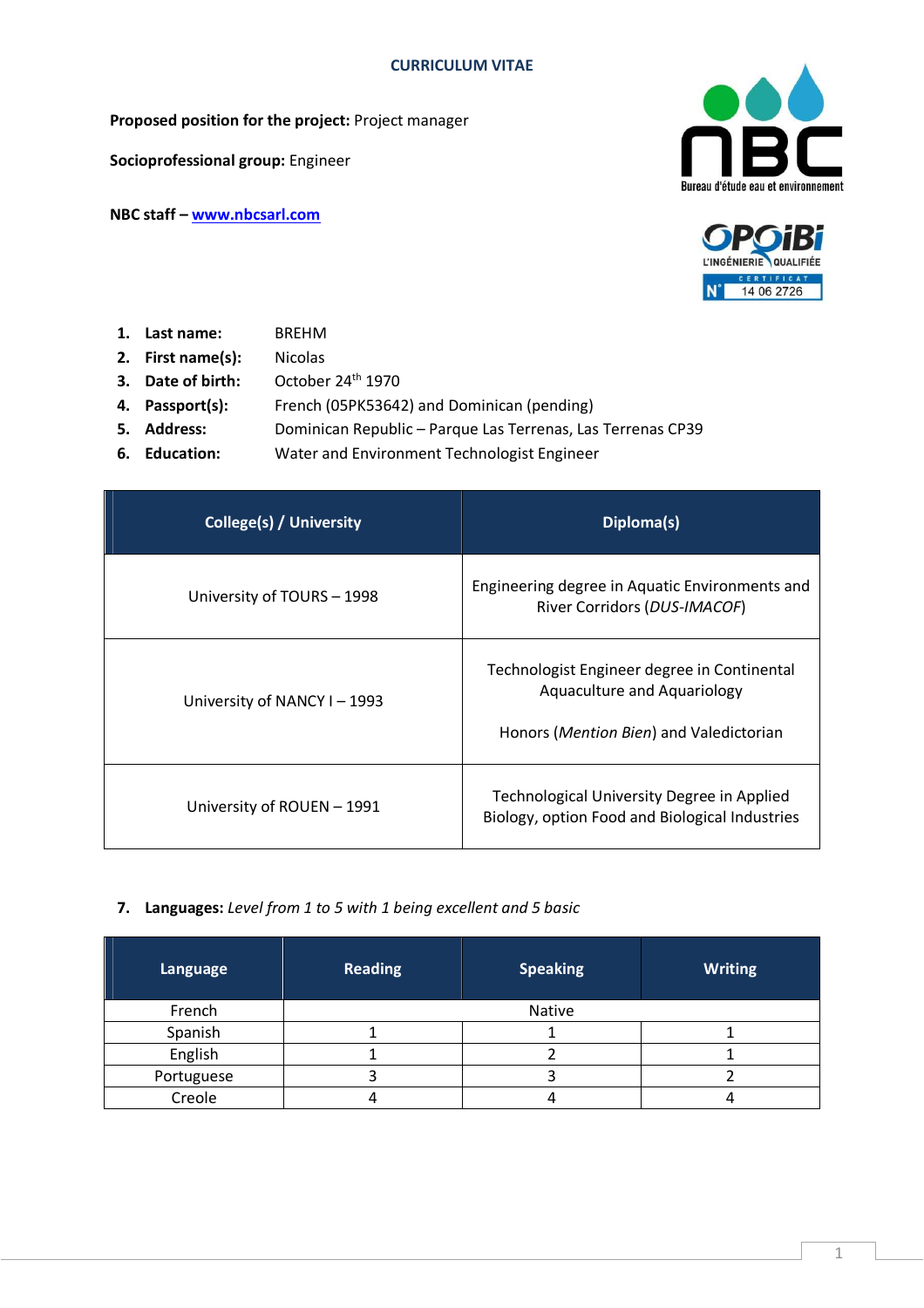## **8. Membership in Professional Associations**

- **Holder of 2 qualifications granted by the OPQIBI** (Engineering qualification body) under the reference 14 06 27 26 for:
	- o Sanitation studies and receiving environments protection (0803)
	- o Water resources studies: management and purification (0807)
- **Scientific expert for the French Ministry of Research** (*Ministère de la Recherche Française*) under the Research Tax Credit (*Crédit Impôt Recherche*) since 2003, renewable every 3 years.
- **President of GRAINE Guyane** (*Groupement Régional Animation, Initiation Nature et Environnement),* Regional group of animation and introduction to nature and environment, it gathers associations like WWF, SEPANGUY, GEPOG, Kwata, *etc*. From 2004 to 2005.
- **Vice-president of the AMAC music school** from 2003 to 2005.
- **Founding member and secretary of the Inquiry Commissioners of French Guyana Association** *(Compagnie des Commissaires Enquêteurs de la Guyane)* since its inception.
- Member of the **SACEM** as a musical composer (n°00439213856).
- **Active member of the SEPANGUY Association** (*Société d'Etude, de Protection & d'Aménagement en Guyane);* Association for the Study, Protection and Development of French Guyana; since 1998.
	- Author of the "Album des poissons d'aquarium de Guyane Française"; *Album of the French Guyana Aquarium Fish.* Published by the SEPANGUY and sponsored by the European Union, the French Guyana Region, the French Ministry of Research, the DIREN and WWF.
- **Holder of the patents INPI/OMPI n°06 08544; n°09 04827 and n°10 03821.**

# **9. Other skills/knowledge**

## Computer skills:

Routine use of several professional programs for measurements and hydro modeling: Winfluid; Watercad; Epanet; Flowmaster, *etc*.

Command of the software: Office pack; Canvas; Photoshop; AutoCAD, *etc*.

## Metrology:

Routine use of the following analytical instruments belonging to NBC (www.nbcsarl.com):

- 2 flow meters Mainstream®;
- 1 electromagnetic flow meter HACH FH950;
- 5 pressure and temperature loggers;
- **5 Schlumberger DIVER sensors and atmospheric calibration probe;**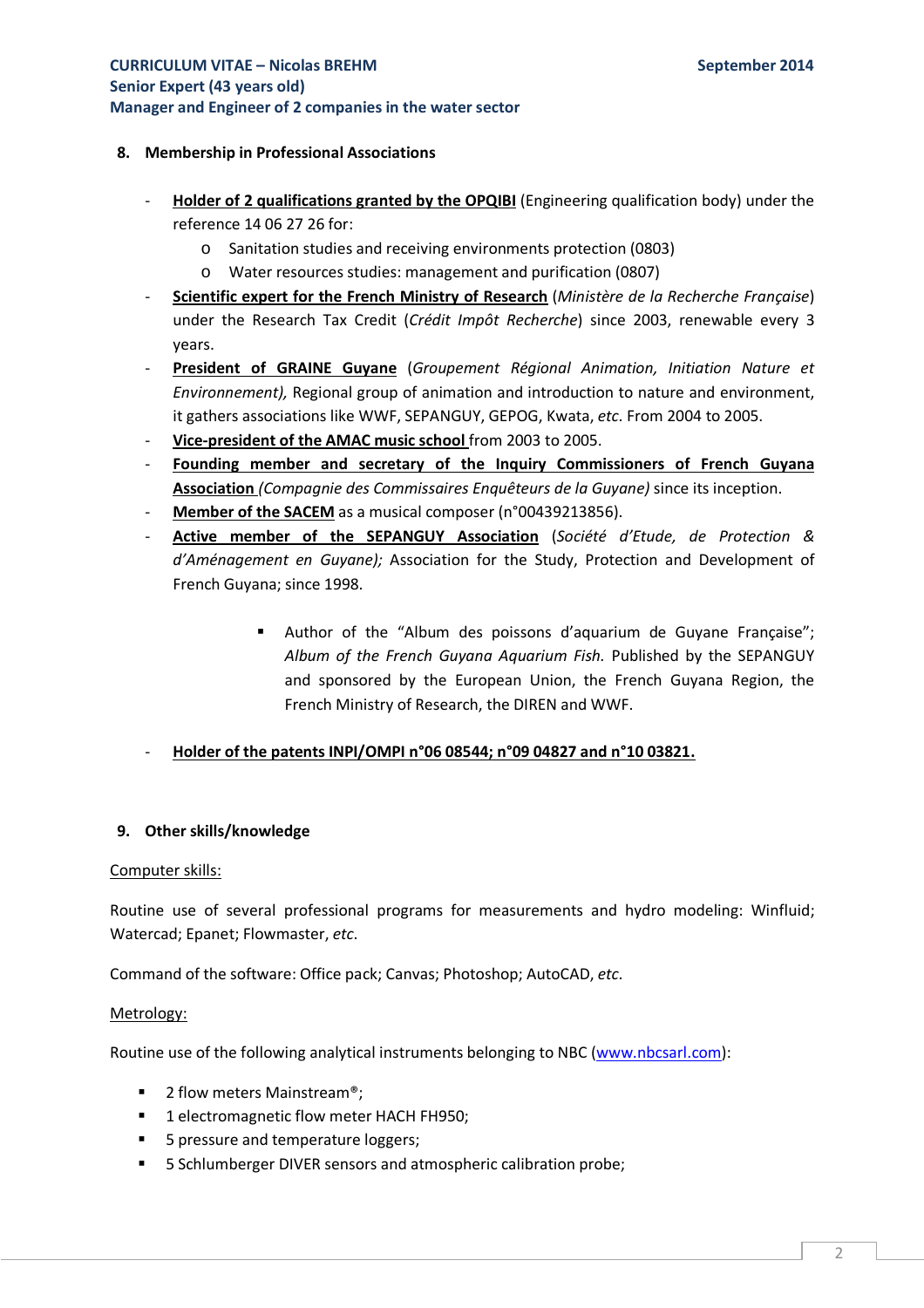- 2 multiparameter probes (HANNA; HACH; WTW...);
- 3 photometers (Palintest 7100; HACH, *etc*.);
- 1 UV spectrophotometer (ASSISTEMO);
- 2 turbidity meters (HANNA; HACH);
- 2 automatic samplers 24 bottles (ISCO, Manning);
- **Digital microscope;**
- Biogas measurements with the DRÄGER method;
- $E_{\text{t}}$

### Licenses:

- **Driving license (since 1988).**
- Boat driving license (since 1998: seashore; river and barge).
- **Filying license (License n° F-LPA00174629, valid since 2004).**
- ULM (License UL-0111015793 valid since 1993) 3 axes and pendulum.
- **Paragliding: Pilot License since 2003.**

### Institutional qualifications:

- **Inquiry Commissioner for the French Guyana Prefectural Offices** (since 1998).
- **Scientific expert for the French Ministry of Research** (*Ministère Français de la Recherche*) Research Tax Credit (*Crédit Impôt Recherche*) 2004-2015.

## **10. Current situation**

Founder and Manager of the SARL NBC since 2003. Company established in French Guyana with a 44 000 Euros capital. Water and Environment Consulting Firm established in Cayenne. SIRET 480 876 598 000 24 N°APE: 7112B www.nbcsarl.com

# Founder and Manager of the SRL TECMALAB since 2005.

Company established in the Dominican Republic with a 100 kRD\$ capital. Wastewater and water treatment plant constructing firm. RNC 130456331 www.tecmalab.com www.tecma-constructores.com

**Scientific partner of the GlobalEX Company** established in the Dominican Republic (Since 2014).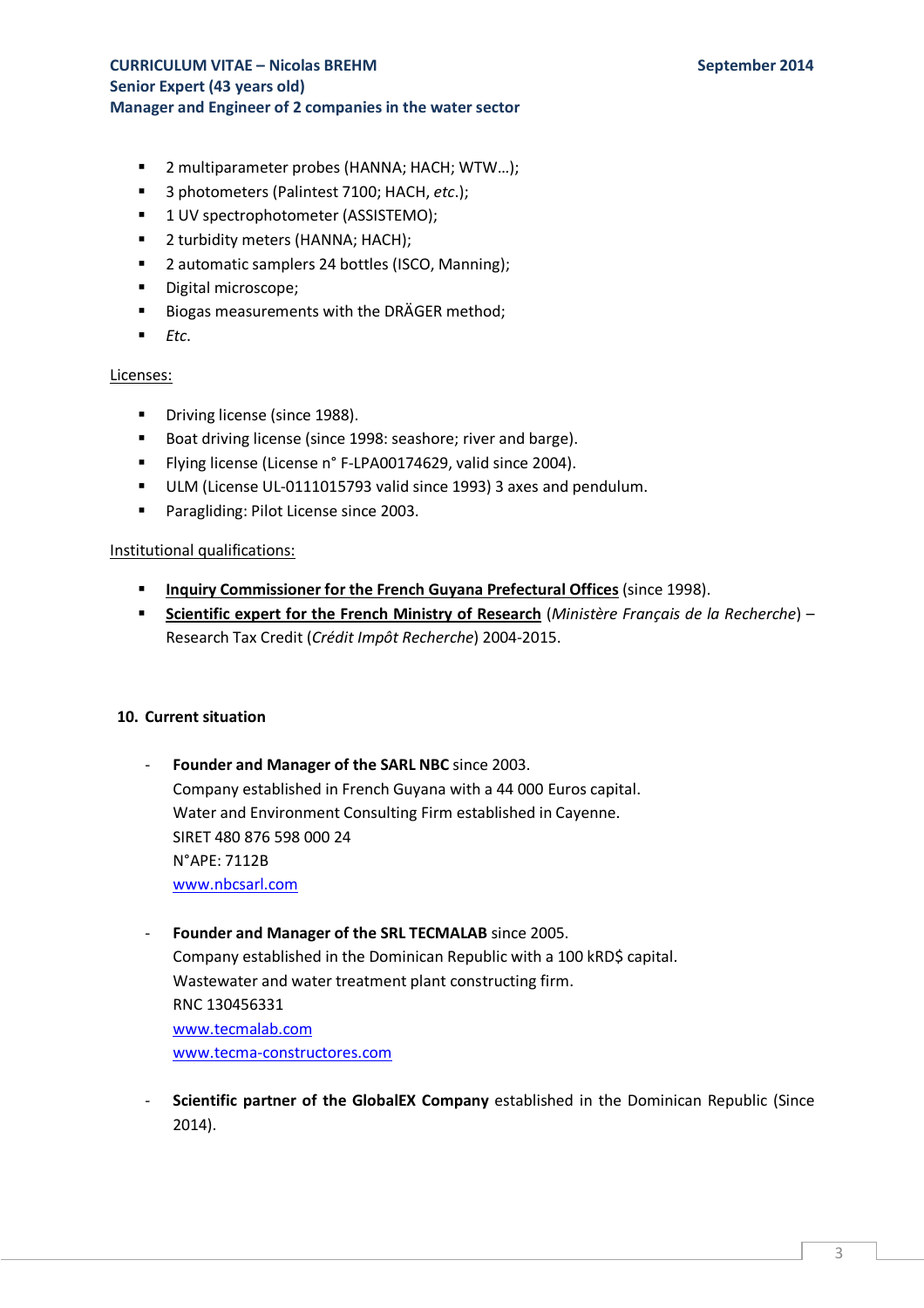- **Founder of the GYMNOKIDI Company** in 2009. Innovation Company with a capital of 965 000 Euros. www.nbcsarl.com/domaine.php

## **11. Years of service with the employer**

Entrepreneur since 2003 and salaried manager of the NBC SARL and TECMALAB SRL.

Prior to this: Director of the Centre International de l'Eau de Nancy, *International Centre for Water of Nancy,* French Guyana Office (from 1999 to 2003).

**I've been working in the water sector since 1993 and I have 20 years of experience in the water and sanitation sector as well as in the tropical environment sector.** 

### **Key competences:**

*etc*.)

inspections, smoke tests, *etc*.).

- Professional training in the water sector (sanitation, drinking water) and environment: CNAM; CNFPT; Office de l'Eau; DEAL; Université des Antilles-Guyane; Education Nationale (CAP Water Quality Agent); CAESA (Water company of Macapa, Brazil), *etc*. Photos available on www.nbc.com/publications.php
- **Audit of treatment plants for drinking water**: resources; treatment units; disinfection units; storage units; pressure pumps; networks (sectoring meters; pressure and flow logger; ILP estimate, *etc*.) Clients: Local authorities; private companies (real estate companies; Lyonnaise des Eaux,

- **Audit of wastewater treatment plants** (activated sludge; naturally aerated lagoons/ponds; aerated lagoons/ponds) **and sanitary sewer** (pump station and networks: camera

Clients: Local authorities (municipalities; Chamber of Commerce; Office de l'Eau, etc.) and private companies (Unilever Group; Lyonnaise des Eaux, *etc*.).

- **Author of about 15 Water and Sanitation Master plan** *(Schéma Directeur d'Assainissement et d'Eau Potable).*
- **Wastewater Treatment Plant (WWTP) designer** (activated sludge): sizing; rehabilitation; equipment selection, *etc*.
- **Wastewater Treatment Plant (WWTP) constructor**: activated sludge plant (100 2000 EH) and lagoons/ponds (more than 10 000 inhabitants).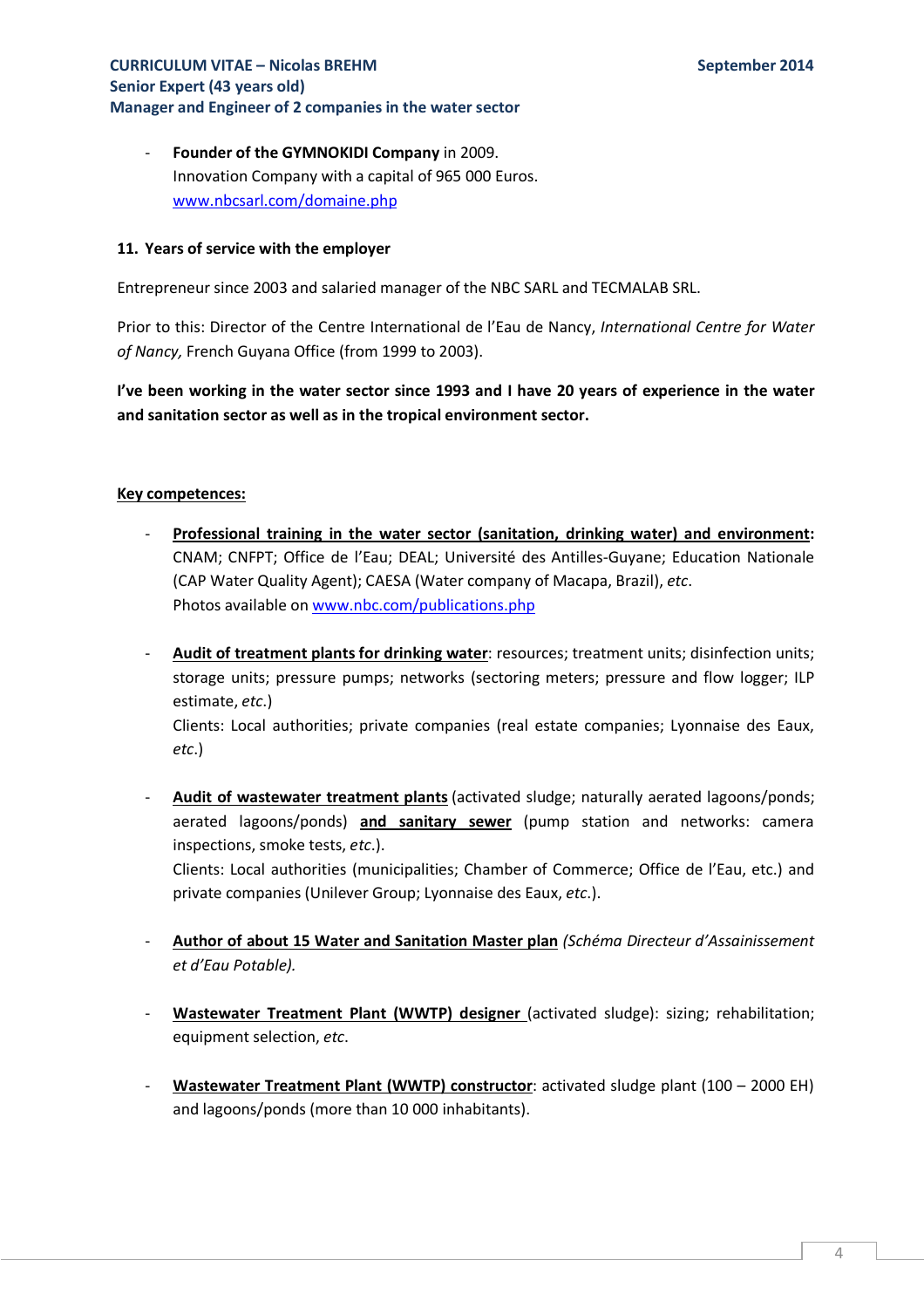- **Designer and constructor of drinking water and wastewater networks; + fire.**  Photos available on: www.tecmalab.com and www.tecma-constructores.com

### **12. Regional mapping of the professional experiences:**

| <b>Country</b>                     | <b>Date</b>       |  |  |
|------------------------------------|-------------------|--|--|
| Dominican Republic                 | <b>Since 2005</b> |  |  |
| French Guyana                      | <b>Since 1993</b> |  |  |
| Haiti                              | <b>Since 2010</b> |  |  |
| Guadeloupe *                       | 2008-2013         |  |  |
| Morocco                            | 2010              |  |  |
| Brazil                             | 1999              |  |  |
| Surinam <sup>*</sup>               | 1999              |  |  |
| Martinique *                       | 1998              |  |  |
| Belgium                            | 1992-1993         |  |  |
| West Africa (Mali and Ivory Coast) | 1990-1991         |  |  |

*\*The experiences in these geographical areas, namely the development of environmental studies, are not detailed in this Curriculum.*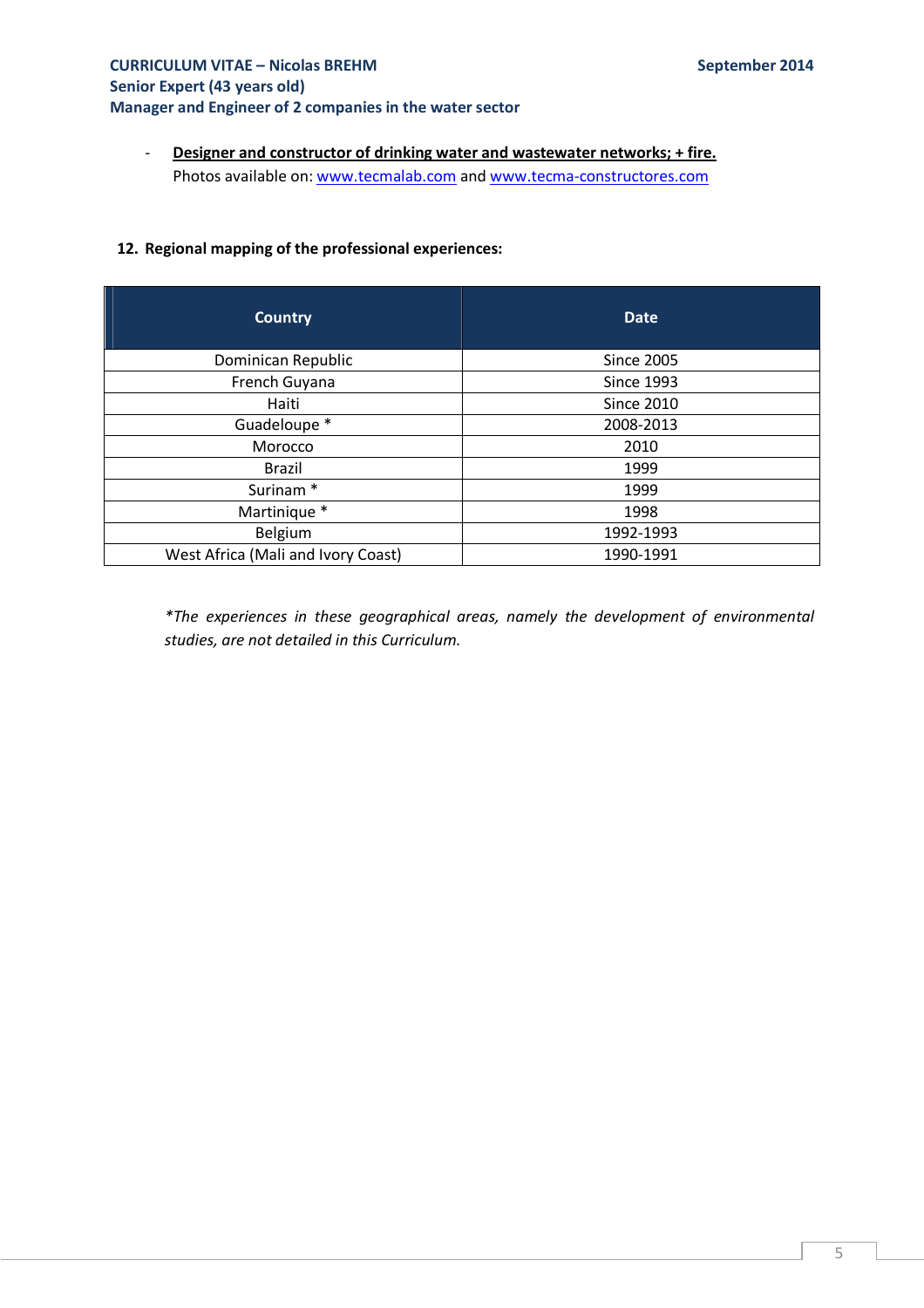### **13. Professional experiences:**

### **Audit of treatment plants, networks and other waterworks**

| <b>Date</b>                        | <b>Country</b>        | <b>Company &amp; Reference</b><br>(Name & Contact)                                   | <b>Position</b>        | <b>Description</b>                                                                                                                                                                                                                                                                                                                                                                                                                                                                                                                                                                            |
|------------------------------------|-----------------------|--------------------------------------------------------------------------------------|------------------------|-----------------------------------------------------------------------------------------------------------------------------------------------------------------------------------------------------------------------------------------------------------------------------------------------------------------------------------------------------------------------------------------------------------------------------------------------------------------------------------------------------------------------------------------------------------------------------------------------|
| <b>July 2014</b>                   | French Guyana         | City Hall of Saint Georges de<br>l'Oyapock                                           | Project Manager        | Water and Sanitation Master Plan of Saint Georges de<br>l'Oyapock                                                                                                                                                                                                                                                                                                                                                                                                                                                                                                                             |
| <b>June 2014</b>                   | French Guyana         | CNES - French Guyana Space<br>Centre                                                 | Project Manager        | Sanitation Master Plan of the European Space Centre in<br>French Guyana                                                                                                                                                                                                                                                                                                                                                                                                                                                                                                                       |
| February 2014                      | French Guyana         | <b>DEAL Guyane</b>                                                                   | Project Manager        | Hydraulic study of flood maps in the watershed of the Maroni<br>river                                                                                                                                                                                                                                                                                                                                                                                                                                                                                                                         |
| January - June<br>2014             | Dominican<br>Republic | VINCI - Construction Grands<br>Projets<br>Santo Domingo<br>Mr. Thibault de Certaines | Project Manager        | -Conducted 3 Environmental Impact Assessments for the<br>cities of Montecristi (MC), San Cristóbal (SC) and Villa<br>Vásquez (VV) within the project of 3 Wastewater Treatment<br>Plants (WWTP).<br>-Completion of the detailed plans for the 3 WWTP of these<br>cities (90 plans per WWTP).<br>-Implementation of a wastewaster sludge management for<br>the WWTP of San Cristóbal.<br>-Completion of 3 flow meter campaigns for all the network's<br>outflows of these 3 cities.<br>-Soil survey (Proctor, CBR, permeability, etc.) for MC and VV<br>prior to the construction of the WWTP. |
| December<br>$2013 - March$<br>2014 | French Guyana         | Office de l'Eau and DEAL                                                             | <b>Project Manager</b> | Updated the French Guyana Water Development and<br>Management Master Plan (SDAGE) and its measurement's<br>program for 2016-2021.                                                                                                                                                                                                                                                                                                                                                                                                                                                             |
| May-August<br>2012                 | French Guyana         | DEAL Guyane - Police des Eaux de<br>la Guyane                                        | Project Manager        | Audit of all the French Guyana WWTP's (23 WWTP of which<br>50% are activated sludge plants)<br>-Completion of a 24H sampling program subservient to flow<br>inlet and outlet.<br>-Analysis and reports.                                                                                                                                                                                                                                                                                                                                                                                       |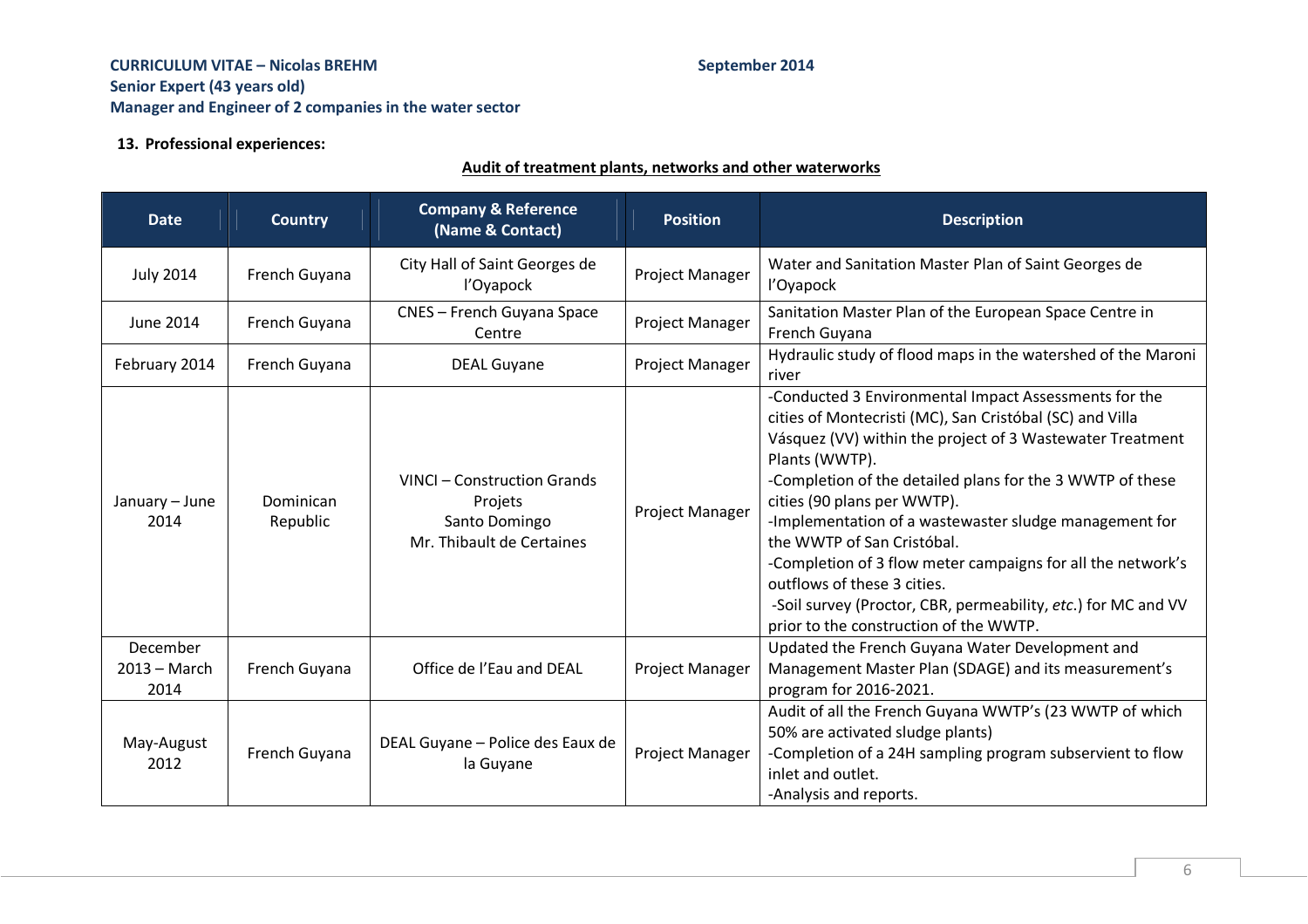| <b>Date</b>                               | <b>Country</b> | <b>Company &amp; Reference</b><br>(Name & Contact)        | <b>Position</b>                                               | <b>Description</b>                                                                                                                                                                                                                                                                                                                                               |
|-------------------------------------------|----------------|-----------------------------------------------------------|---------------------------------------------------------------|------------------------------------------------------------------------------------------------------------------------------------------------------------------------------------------------------------------------------------------------------------------------------------------------------------------------------------------------------------------|
| September and<br>October 2011<br>and 2012 | French Guyana  | <b>BRGM Guyane - DEAL Guyane</b>                          | Project Manager                                               | Sampling and diagnostic assessment of water resources of<br>French Guyana<br>-Water and Sediment sampling<br>-Diagnostic assessment of water resources                                                                                                                                                                                                           |
| October 2011                              | French Guyana  | <b>DEAL Guyane</b>                                        | Project Manager                                               | Study on the monitoring of French Guyana ICPE control<br>structures<br>-Carried out hydraulics controls and structures' diagnostic<br>(concrete, pumps, electro-mechanics, etc.).<br>-Studying of the authorization dossier and putting into<br>perspective with the field realities.<br>-Bibliographic study, development of 3D visuals, hydraulic<br>modeling. |
| <b>June 2011</b>                          | French Guyana  | City Hall of Saint Laurent du<br>Maroni                   | Project Manager                                               | Impact assessment for the new treatment plant of Saint<br>Laurent du Maroni<br>-Carried out the Impact assessment Water legislation<br>-Sizing of the activated sludge plant                                                                                                                                                                                     |
| 2010 and 2011                             | French Guyana  | <b>City Hall of Matoury</b>                               | <b>Assistant Project</b><br>Manager<br>(Subcontractor<br>BRL) | Rainwater Master plan of the Matoury municipality<br>-Coordination of the field study and hydraulic measurements<br>-Audit of the water control structures                                                                                                                                                                                                       |
| May 2010 and<br>August 2008               | French Guyana  | City Hall of Saül and City Hall of<br>Maripasoula         | Project Manager                                               | Declaration of Public Utility for the drinking water<br>catchments of Saül and Maripasoula<br>-Audit of the production and protection facilities for drinking<br>water and raw water                                                                                                                                                                             |
| 2007-2011                                 | French Guyana  | Saint Maurice Rum Distillery<br>(Saint Laurent du Maroni) | Project Manager                                               | Preparation of the Annual Pollution Report<br>-Audit of the industrial facilities<br>-Sizing and pollution flow calculation<br>-Writing of the Annual Report                                                                                                                                                                                                     |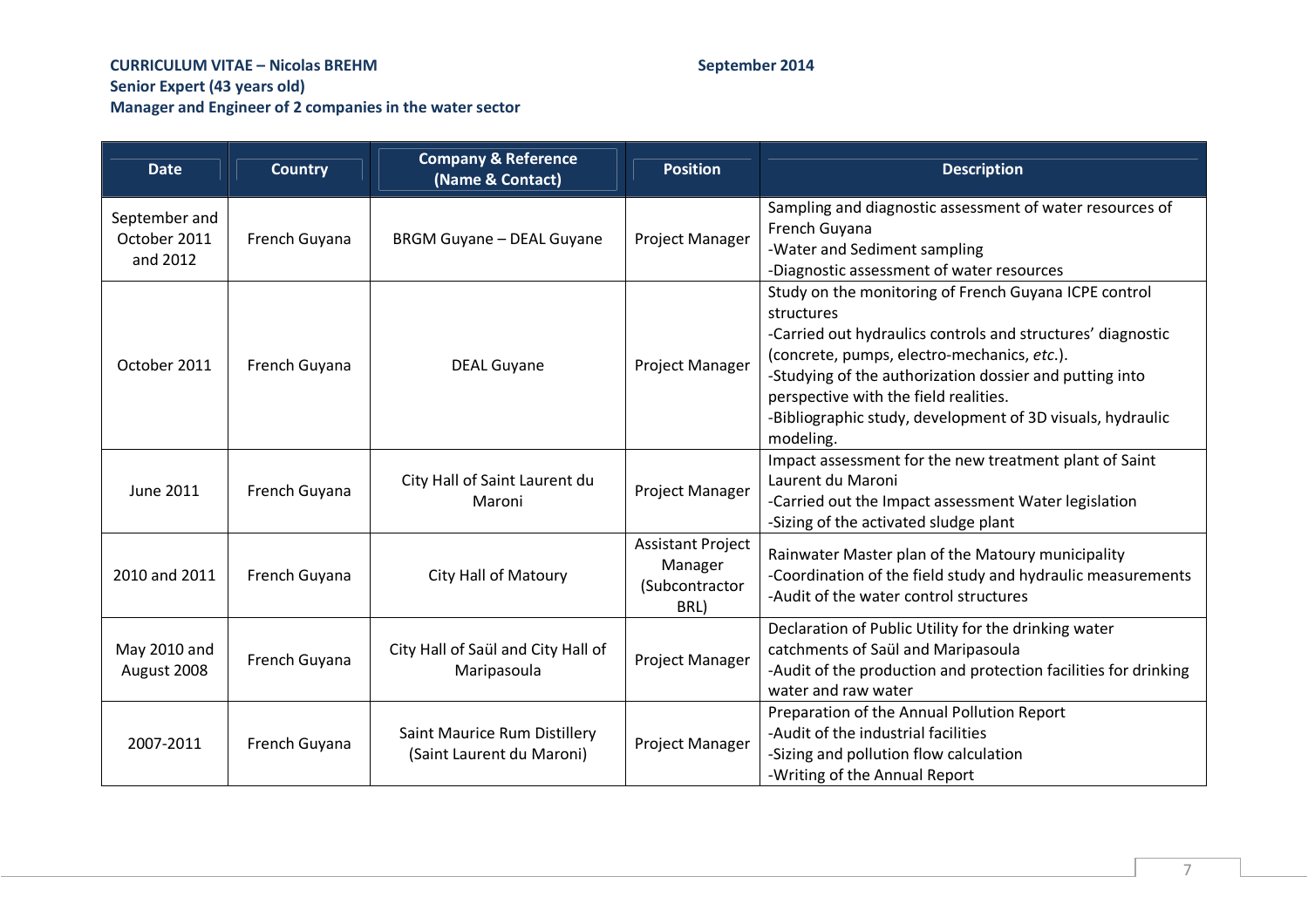| <b>Date</b>                        | <b>Country</b> | <b>Company &amp; Reference</b><br>(Name & Contact) | <b>Position</b>        | <b>Description</b>                                                                                                                                                                                                                                                                                                                                                                                                                            |
|------------------------------------|----------------|----------------------------------------------------|------------------------|-----------------------------------------------------------------------------------------------------------------------------------------------------------------------------------------------------------------------------------------------------------------------------------------------------------------------------------------------------------------------------------------------------------------------------------------------|
| September<br>2010 to April<br>2011 | French Guyana  | City Hall of Awala Yalimapo                        | Project Manager        | Sanitation Master plan of the Awala Yalimapo municipality<br>-Audit of the water treatment facilities (naturally aerated<br>lagoons/ponds and activated sludge plant)<br>-Audit of the wastewater networks (fluorescein test, camera<br>inspections, etc.)<br>-Development of scenarios<br>-Writing of the Sanitation Master plan                                                                                                             |
| 2005                               | French Guyana  | City Hall of Saint Laurent du<br>Maroni            | Project Manager        | Drinking water Master plan of the Saint Laurent du Maroni<br>municipality<br>-Audit of the water treatment facilities (coagulation,<br>flocculation, decantation, filtration and chlorination)<br>-Audit of the drinking water networks (pressure<br>measurements, flow rate, water level in the tanks, ILP<br>calculation, etc.)<br>-Production of an EPANET modeling<br>-Development of scenarios<br>-Writing of the Sanitation Master plan |
| September<br>2008                  | French Guyana  | Communauté des Communes de<br>l'Ouest Guyanais     | <b>Project Manager</b> | Achievement of quarterly analytical tasks for leachate and<br>biogas for the Saint Laurent du Maroni landfill<br>-Audit of the waste repository and proofing leachate facilities<br>-Realization of sampling and analysis<br>-Writing of the final report                                                                                                                                                                                     |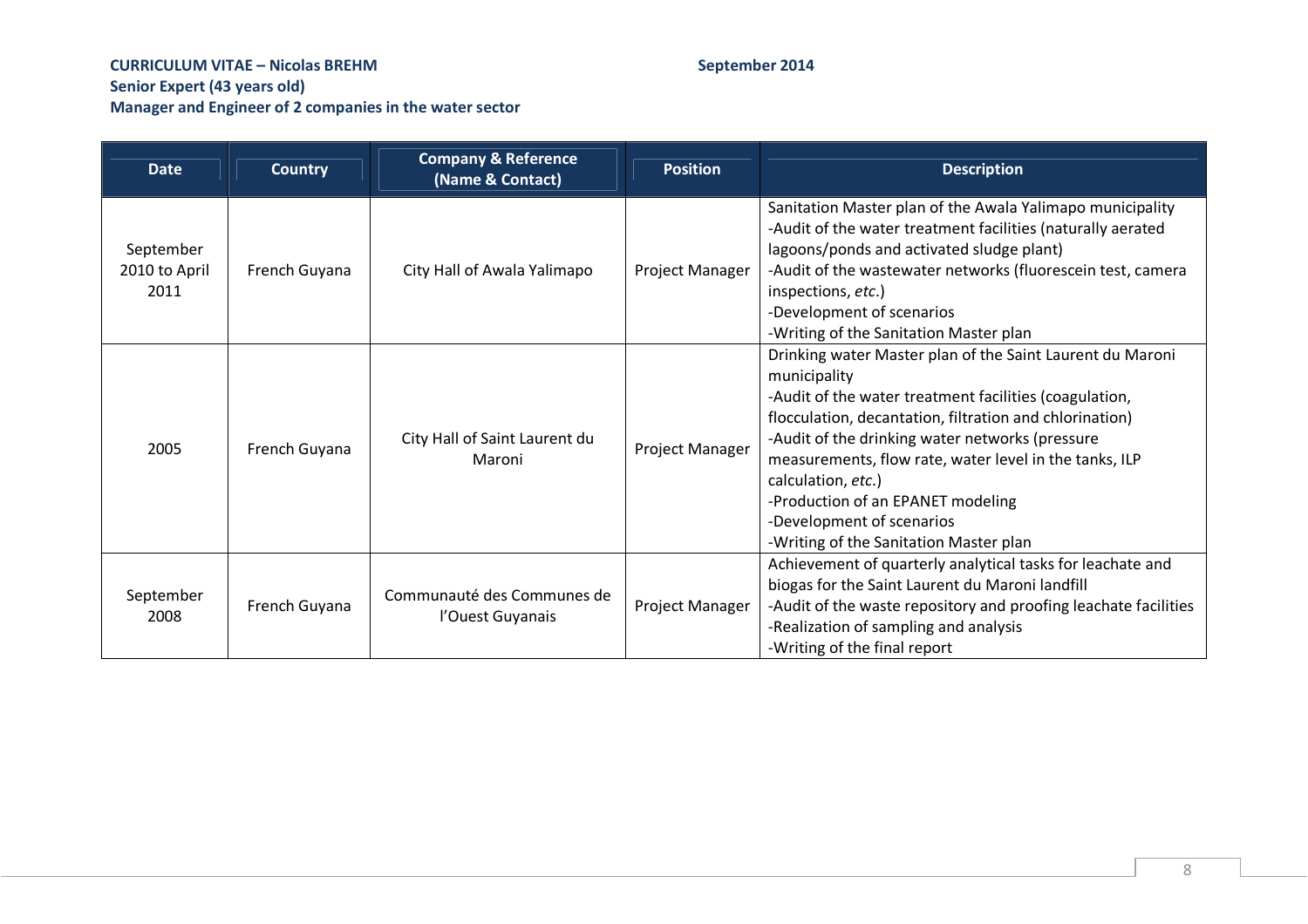| <b>Date</b>                     | <b>Country</b> | <b>Company &amp; Reference</b><br>(Name & Contact) | <b>Position</b>              | <b>Description</b>                                                                                                                                                                                                                                                                                                                                                                                                                                |
|---------------------------------|----------------|----------------------------------------------------|------------------------------|---------------------------------------------------------------------------------------------------------------------------------------------------------------------------------------------------------------------------------------------------------------------------------------------------------------------------------------------------------------------------------------------------------------------------------------------------|
| <b>June 2008</b>                | French Guyana  | Cayenne City Hall                                  | Project Manager              | Hydraulic feasibility study for the implementation of a control<br>structure on the Leblond channel in Cayenne<br>-Audit of the established structures (valves, pumps, etc.) and<br>hydraulic measurements<br>-Realization of projections and sizing based on modeling<br>-Writing of the final report<br>-Realization of 3D landscaped visuals<br>-Integration into the project of the dynamics of mud banks<br>and vegetation (mangroves, etc.) |
| <b>March 2008</b>               | French Guyana  | French Army                                        | Project Manager              | Technical audit of the GSMA pool (Saint Laurent du Maroni)                                                                                                                                                                                                                                                                                                                                                                                        |
| January to<br><b>March 2007</b> | French Guyana  | Maripasoula City Hall - DAAF                       | Project Manager<br>Assistant | Sanitation Master plan for the Maripasoula municipality (the<br>biggest of France!!)<br>-Audit of the water treatment facilities (naturally aerated<br>lagoons/ponds and activated sludge plant)<br>-Audit of the wastewater networks (fluorescein test, camera<br>inspections, etc.)<br>-Development of scenarios<br>-Writing of the Sanitation Master plan                                                                                      |
| January to June<br>2006         | French Guyana  | Apatou City Hall                                   | Project Manager<br>Assistant | Sanitation Master plan for the Apatou municipality<br>-Technical audit of the natural environment<br>-Measurement campaign: flow rate, quality (DCO,<br>conductivity, etc.)<br>-Support to the elaboration of scenarios<br>-Technical survey on on-site sanitation<br>-Presentation of results and participation in the final<br>restitution                                                                                                      |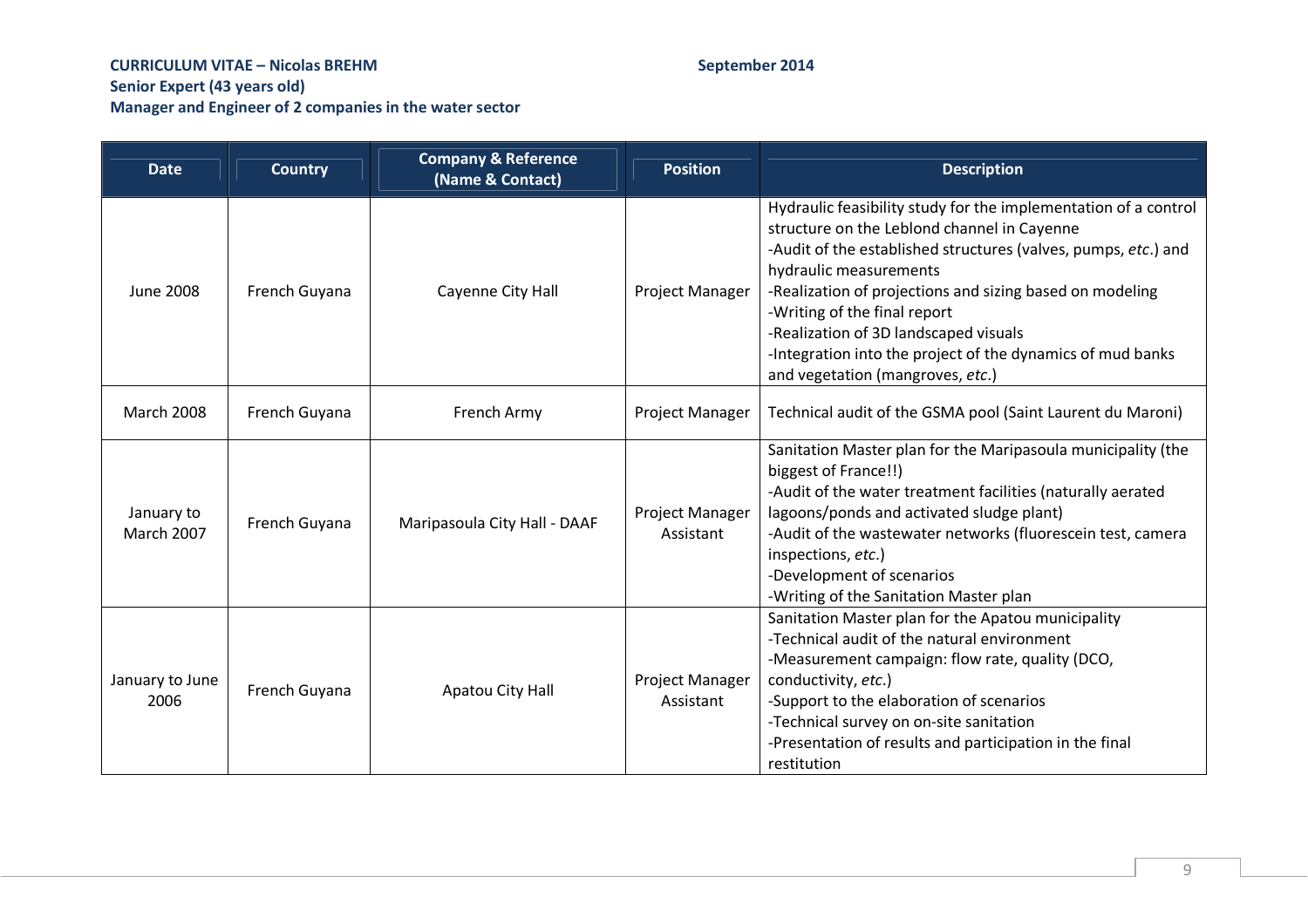| <b>Date</b>             | <b>Country</b> | <b>Company &amp; Reference</b><br>(Name & Contact)                                                                                                                   | <b>Position</b>                 | <b>Description</b>                                                                                                                                                                                                                                                                                                                                                                                                                               |
|-------------------------|----------------|----------------------------------------------------------------------------------------------------------------------------------------------------------------------|---------------------------------|--------------------------------------------------------------------------------------------------------------------------------------------------------------------------------------------------------------------------------------------------------------------------------------------------------------------------------------------------------------------------------------------------------------------------------------------------|
| January to June<br>2006 | French Guyana  | CAMIG<br>Private company<br>Mr. Ojeda                                                                                                                                | Project<br>Manager<br>Assistant | SPIOM study on on-site sanitation<br>-Technical audit<br>-Bibliographical study<br>-Presentation of results and participation in the final restitution                                                                                                                                                                                                                                                                                           |
| <b>June 2005</b>        | French Guyana  | Communauté des Communes du<br>Centre Littoral (CCCL) known<br>nowadays as CACL<br>(Communauté d'Agglomération<br>du Centre Littoral)<br>Mr. R. Alexandre (President) | Project<br>Manager              | Contract specifications for a diagnostic study of sanitation<br>networks<br>-Establishment of the consultation (realization of the tender)<br>-Establishment of the contract specifications                                                                                                                                                                                                                                                      |
| <b>June 2005</b>        | French Guyana  | <b>Etablissement Public</b><br>d'Aménagement de la Guyane<br>(EPAG)                                                                                                  | Project<br>Manager              | Impact assessment (Water Act) for the establishment of a<br>treatment plant                                                                                                                                                                                                                                                                                                                                                                      |
| Since March<br>2001     | French Guyana  | <b>GESTIMMO then GUY HOQUET</b>                                                                                                                                      | Project<br>Manager              | Management of an activated sludge plant (70 Eq. Hab.)<br>Demonstrative tool in professional training                                                                                                                                                                                                                                                                                                                                             |
| Since October<br>2004   | French Guyana  | <b>GESTIMMO</b>                                                                                                                                                      | Project<br>Manager              | Management of a biological treatment plant (70 Eq. Hab.)                                                                                                                                                                                                                                                                                                                                                                                         |
| October 2003            | French Guyana  | SIGES (SODEXHO)                                                                                                                                                      | Project<br>Manager              | Audit of all treatment plants of the Guiana Space Centre<br>(Kourou)<br>-Technical audit of the purifying capacities of the plants<br>-Writing of a maintenance form for the SIGES maintenance<br>technicians<br>-Training of the maintenance crew<br>-Technical review for each plant<br>-Analysis and summary of the results - Statistical report and<br>classification<br>-Presentation of results and participation in the final restitution |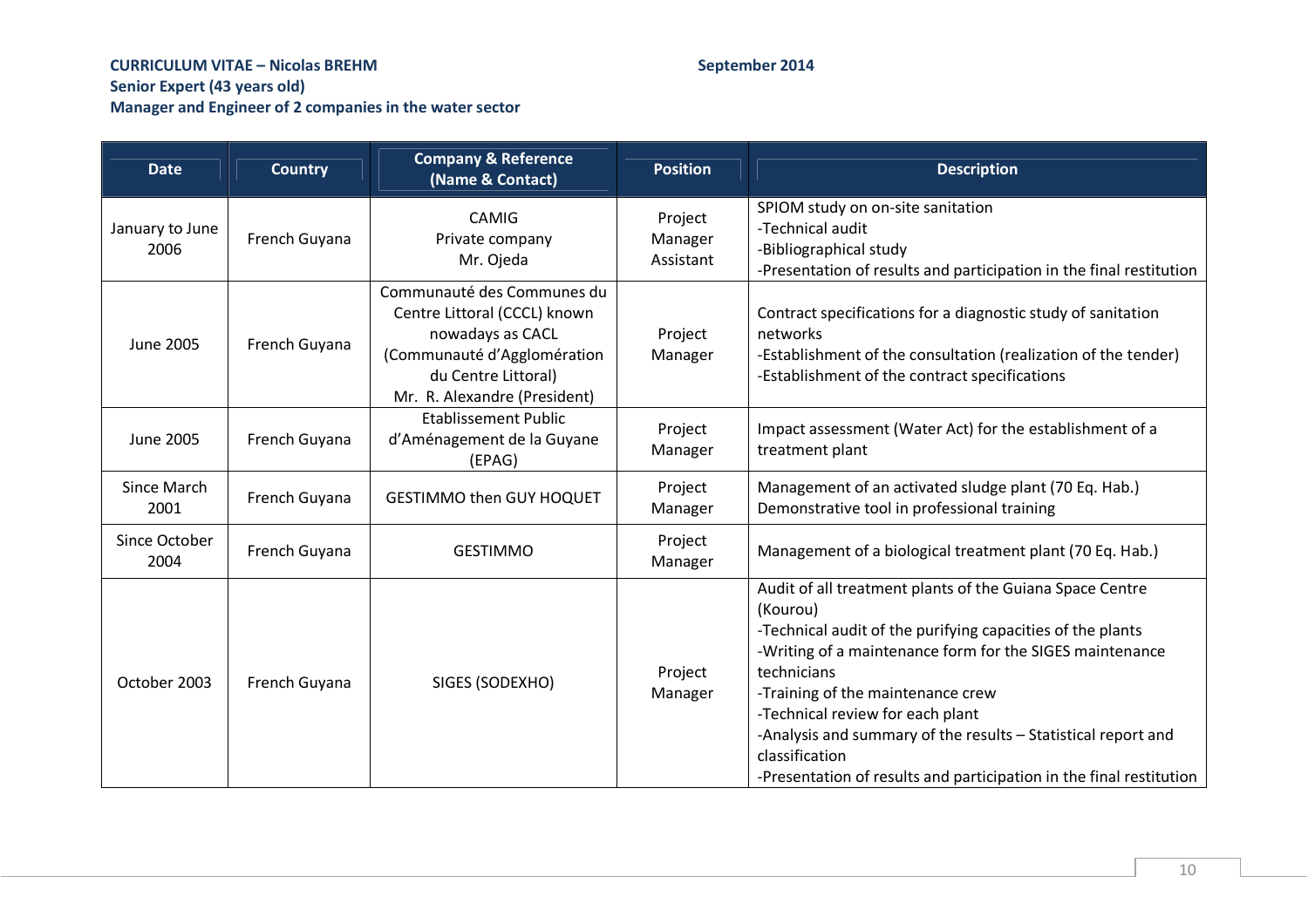| <b>Date</b>      | <b>Country</b> | <b>Company &amp; Reference</b><br>(Name & Contact) | <b>Position</b>                 | <b>Description</b>                                                                                                                                                                                                                                                                                                                                                                                                                      |
|------------------|----------------|----------------------------------------------------|---------------------------------|-----------------------------------------------------------------------------------------------------------------------------------------------------------------------------------------------------------------------------------------------------------------------------------------------------------------------------------------------------------------------------------------------------------------------------------------|
| October 2003     | French Guyana  | City Hall of Saint Laurent du<br>Maroni            | Project<br>Manager<br>Assistant | Drinking water Master plan of Saint Laurent du Maroni (60 000<br>$inh.$ )<br>-Technical audit of the plant<br>-Measurement campaign: flow rate, pressure, temperature<br>-Network modeling (PORTEAU software)<br>-Study of the salt water wedge of the Maroni river<br>-Development of scenarios<br>-Administrative documentation for water intake authorization<br>-Presentation of results and participation in the final restitution |
| December<br>2002 | French Guyana  | Apatou City Hall                                   | Project<br>Manager              | Declarative file for a sanitation lagoon <2000 Eq. Hab.                                                                                                                                                                                                                                                                                                                                                                                 |
| November<br>2002 | French Guyana  | City Hall of Saint Laurent du<br>Maroni            | Project<br>Manager              | Declarative file on the extension of the Saint Laurent du<br>Maroni sanitation lagoon                                                                                                                                                                                                                                                                                                                                                   |
| August 2001      | French Guyana  | Conservatoire de l'Espace<br>Littoral (CEL)        | Project<br>Manager              | Feasibility study for the establishment of a threshold on the<br>Yiyi swamp belonging to the CEL<br>-Hydrological study<br>-Hydrological modeling with FLOWMASTER<br>-Plan proposals<br>-Study writing and restitution                                                                                                                                                                                                                  |
| <b>June 2001</b> | French Guyana  | Saint Maurice Rum Distillery                       | Project<br>Manager              | Flow sheet - Balance sheet of the Saint Maurice Distillery<br>water flow + ICPE filing dossier<br>-Technical audit of the plant<br>-Measurement campaign: flow rate, temperature<br>-Flow sheet<br>-Administrative documentation for the ICPE dossier<br>-Presentation of results and participation in the final restitution                                                                                                            |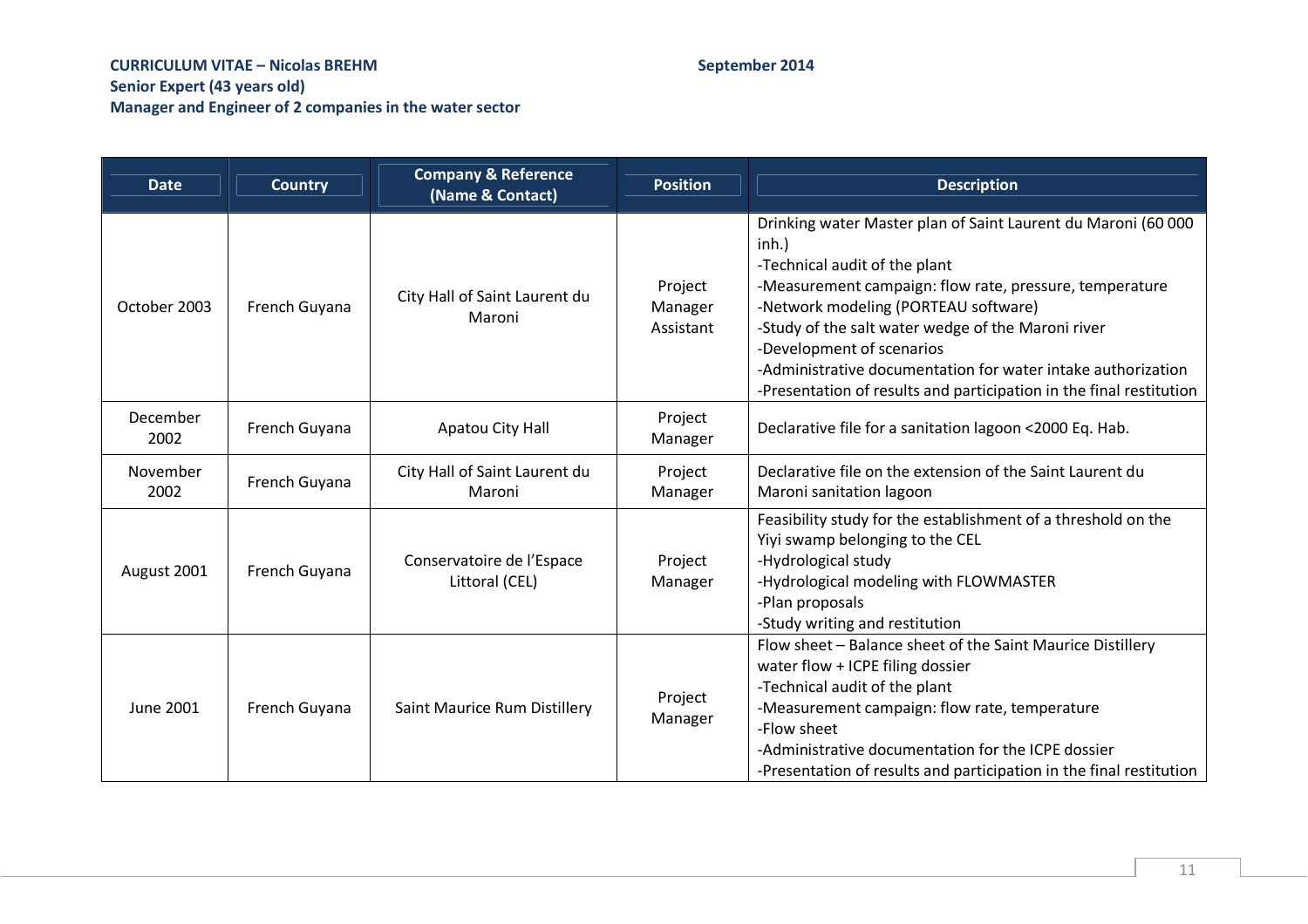| <b>Date</b>      | <b>Country</b> | <b>Company &amp; Reference</b><br>(Name & Contact) | <b>Position</b>                 | <b>Description</b>                                                                                                                                                                                                                    |
|------------------|----------------|----------------------------------------------------|---------------------------------|---------------------------------------------------------------------------------------------------------------------------------------------------------------------------------------------------------------------------------------|
| <b>July 1991</b> | Mali           | <b>BRAMALI</b> firm                                | Project<br>Manager<br>assistant | Audit of the wastewater treatment systems at the brewery<br>outlet<br>-Technical audit of the plant<br>-Flow sheet<br>-Sizing of a treatment system consisting in an aerated<br>lagoon/pond according to the local energy constraints |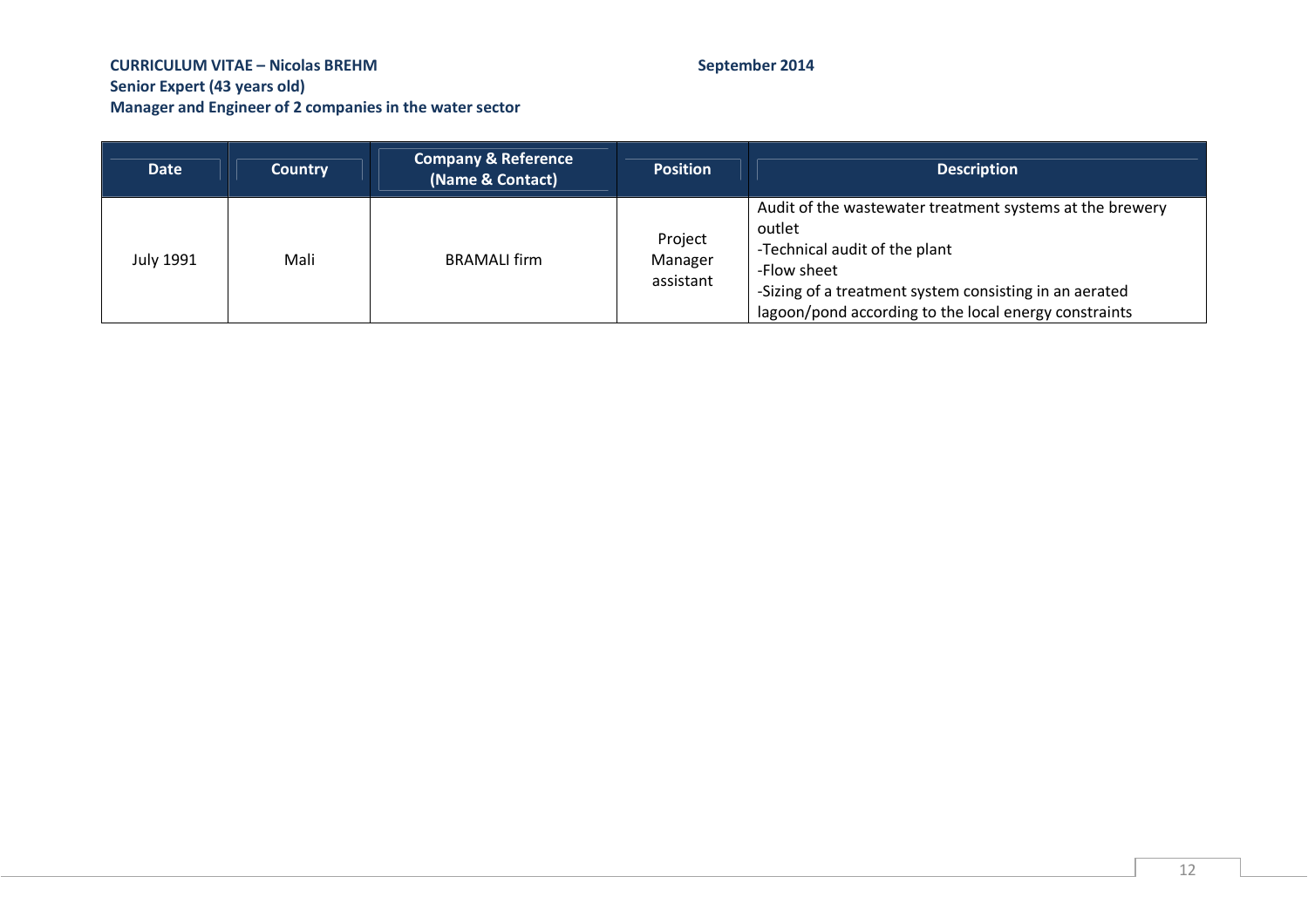## **Design, sizing and construction of production and treatment plants**

| <b>Date</b>      | <b>Country</b> | <b>Company &amp; Reference</b><br>(Name & Contact) | <b>Position</b>    | <b>Description</b>                                                                                                                                                                                                                                                                                                                                             |
|------------------|----------------|----------------------------------------------------|--------------------|----------------------------------------------------------------------------------------------------------------------------------------------------------------------------------------------------------------------------------------------------------------------------------------------------------------------------------------------------------------|
| 1992             | Belgium (Huy)  | <b>GABRIEL SA</b>                                  | Technician         | Project manager for the design and construction of a<br>wastewater treatment unit for intensive pisciculture (2 ha.)<br>Biological filtration on fixed cultures                                                                                                                                                                                                |
| <b>June 2011</b> | French Guyana  | City Hall of Saint Laurent du<br>Maroni            | Project<br>Manager | Impact assessment for the new treatment plant of Saint<br>Laurent du Maroni (60 000 EH)<br>-Carried out the Impact assessment Water legislation<br>-Sizing of the activated sludge plant                                                                                                                                                                       |
| May 2012         | French Guyana  | French Guyana Region - Grand<br>Santi City Hall    | Project<br>Manager | Design and construction of a drinking water plant (slow retro-<br>filtration) for a 100 inhabitants town + disinfection with<br><b>DOSATRON®</b><br>-Sizing study<br>-Construction and monitoring of the work<br>-1-year follow-up on the purifying capacities<br>Photos and project details available on:<br>www.nbcsarl.com/devdurable.php                   |
| <b>June 2012</b> | French Guyana  | Iracoubo City Hall - DAAF                          | Project<br>Manager | Design and construction of a drinking water plant (slow retro-<br>filtration) for a 100 inhabitants town + disinfection with<br>DOSATRON® + associated R&D program<br>-Sizing study<br>-Construction and monitoring of the work<br>-1-year follow-up on the purifying capacities<br>Photos and project details available on:<br>www.nbcsarl.com/devdurable.php |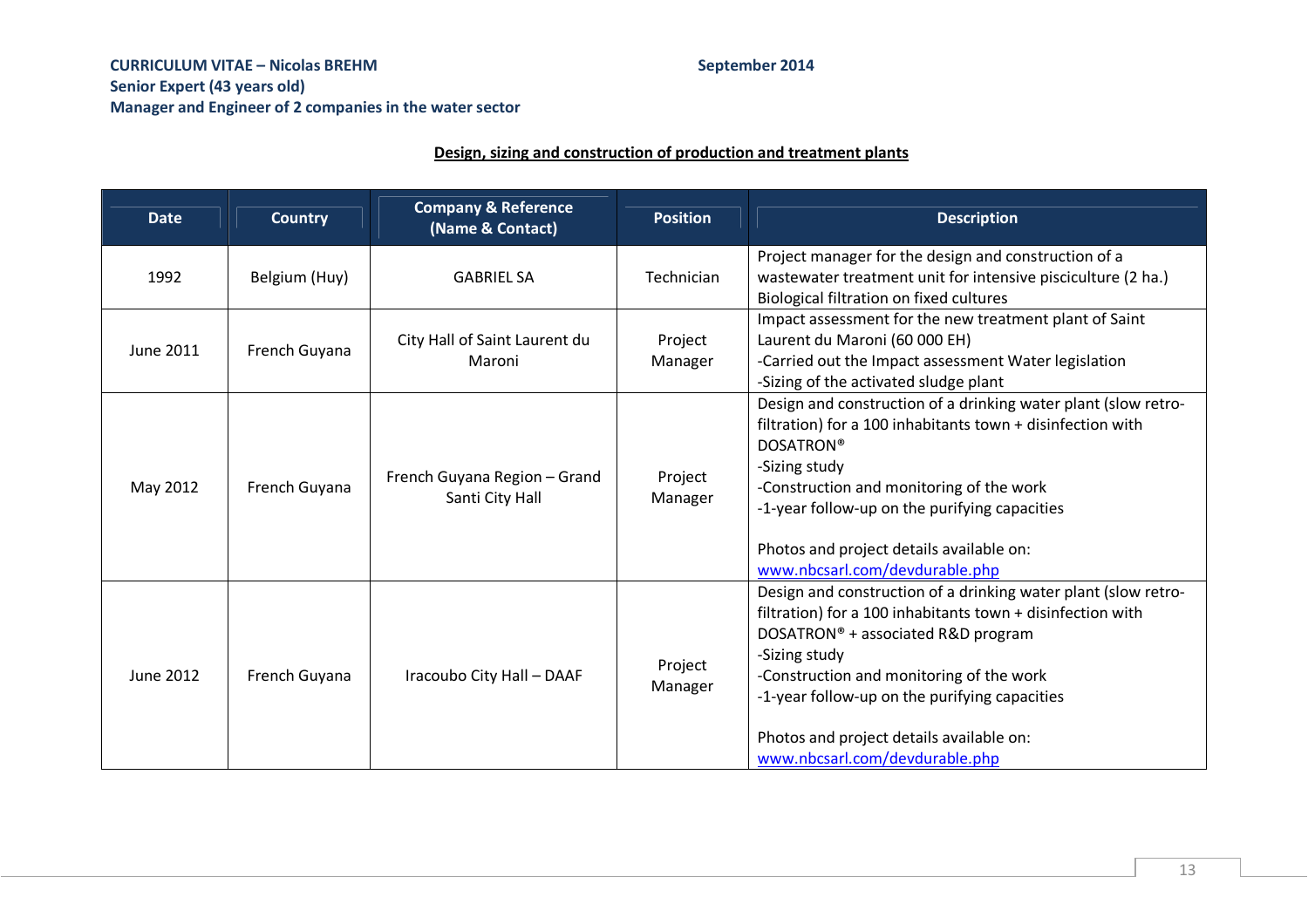| <b>Date</b>       | <b>Country</b> | <b>Company &amp; Reference</b><br>(Name & Contact)                                                                                                                                               | <b>Position</b>    | <b>Description</b>                                                                                                                                                                                                                                                                                                                                                                                                                                                                                                                                   |
|-------------------|----------------|--------------------------------------------------------------------------------------------------------------------------------------------------------------------------------------------------|--------------------|------------------------------------------------------------------------------------------------------------------------------------------------------------------------------------------------------------------------------------------------------------------------------------------------------------------------------------------------------------------------------------------------------------------------------------------------------------------------------------------------------------------------------------------------------|
| <b>Since 2003</b> | French Guyana  | City Hall of Apatou; Grand Santi;<br>Maripasoula; Awala Yalimapo;<br>Camopi<br>French Guyana Region<br>Office de l'Eau de la Guyane<br>Rotary; Soroptimiste; ARS; Parc<br>Amazonien de la Guyane | Project<br>Manager | Provided equipment (tanks) for rainwater collection in remote<br>locations of the Apatou, Trois Sauts, Camopi and Grand Santi<br>municipalities<br>-Design of the project and field action<br>-Sizing of the needs<br>-Carried out the project in the field - More than 3000 people<br>supplied with drinking water<br>-Establishment of changes in the water and sanitation<br>legislation regarding rainwater for remote locations lacking a<br>nearby water network<br>Photos and project details available on:<br>www.nbcsarl.com/devdurable.php |
| 2003              | French Guyana  | Conservatoire de l'Espace<br>Littoral                                                                                                                                                            | Project<br>Manager | Design and construction of a drinking water plant (slow retro-<br>filtration) for a 30 inhabitants town + disinfection with<br><b>DOSATRON®</b><br>-Sizing study<br>-Construction and monitoring of the work<br>-1-year follow-up on the purifying capacities                                                                                                                                                                                                                                                                                        |
| May 2011          | Haiti          | NGO AREED - Dominican-<br><b>European Association</b>                                                                                                                                            | Project<br>Manager | Design and construction of a drinking water plant (slow retro-<br>filtration) for an orphanage $(15m3/day) +$ disinfection with<br><b>DOSATRON®</b><br>-Sizing study<br>-Construction and monitoring of the work<br>-1-year follow-up on the purifying capacities<br>Photos and project details available on:<br>www.nbcsarl.com/devdurable.php                                                                                                                                                                                                      |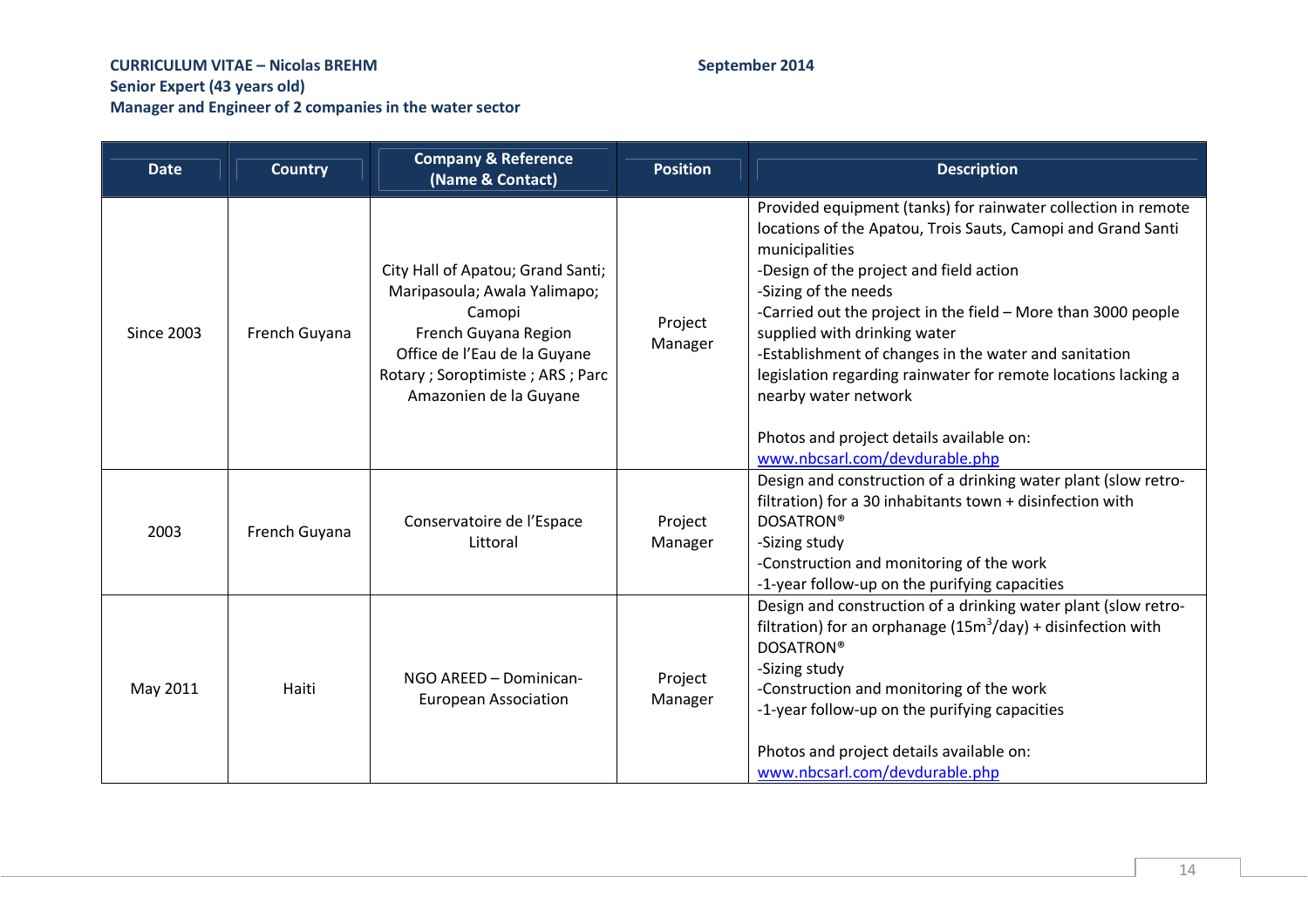| <b>Date</b>      | <b>Country</b>        | <b>Company &amp; Reference</b><br>(Name & Contact)    | <b>Position</b>                    | <b>Description</b>                                                                                                                                                                                                                                                                                      |
|------------------|-----------------------|-------------------------------------------------------|------------------------------------|---------------------------------------------------------------------------------------------------------------------------------------------------------------------------------------------------------------------------------------------------------------------------------------------------------|
| June 2011        | Haiti                 | NGO AREED - Dominican-<br><b>European Association</b> | Project<br>Manager                 | Hydro-geological and hydrological expertise<br>-Metrology mission<br>-Water network sizing study<br>-Writing of the final report<br>Photos and project details available on:<br>www.nbcsarl.com/devdurable.php                                                                                          |
| October 2012     | Haiti                 | NGO Terre des Hommes                                  | Project<br>Manager                 | Design and construction of a wastewater treatment plant<br>-Sizing study + drainage<br>-Construction and monitoring of the works<br>Photos and project details available on:<br>www.nbcsarl.com/devdurable.php                                                                                          |
| May 2010         | Morocco               | <b>GYMNOKIDI</b>                                      | Project<br>Manager                 | Technical diagnosis of an electronic production unit in Kénitra<br>for the industrial production of the GYMNO'COM patent                                                                                                                                                                                |
| December<br>2005 | Dominican<br>Republic | Hotel Lomita Maravilla – Las<br>Terrenas – Samana     | Project<br>Manager and<br>designer | Design and construction of an activated sludge wastewater<br>treatment plant (100 EH)<br>-Sizing study + treated water drainage<br>-Construction and monitoring of the works<br>-Maintenance provided since commissioning<br>Photos available on:<br>www.tecma-constructores.com/fr/assainissement.html |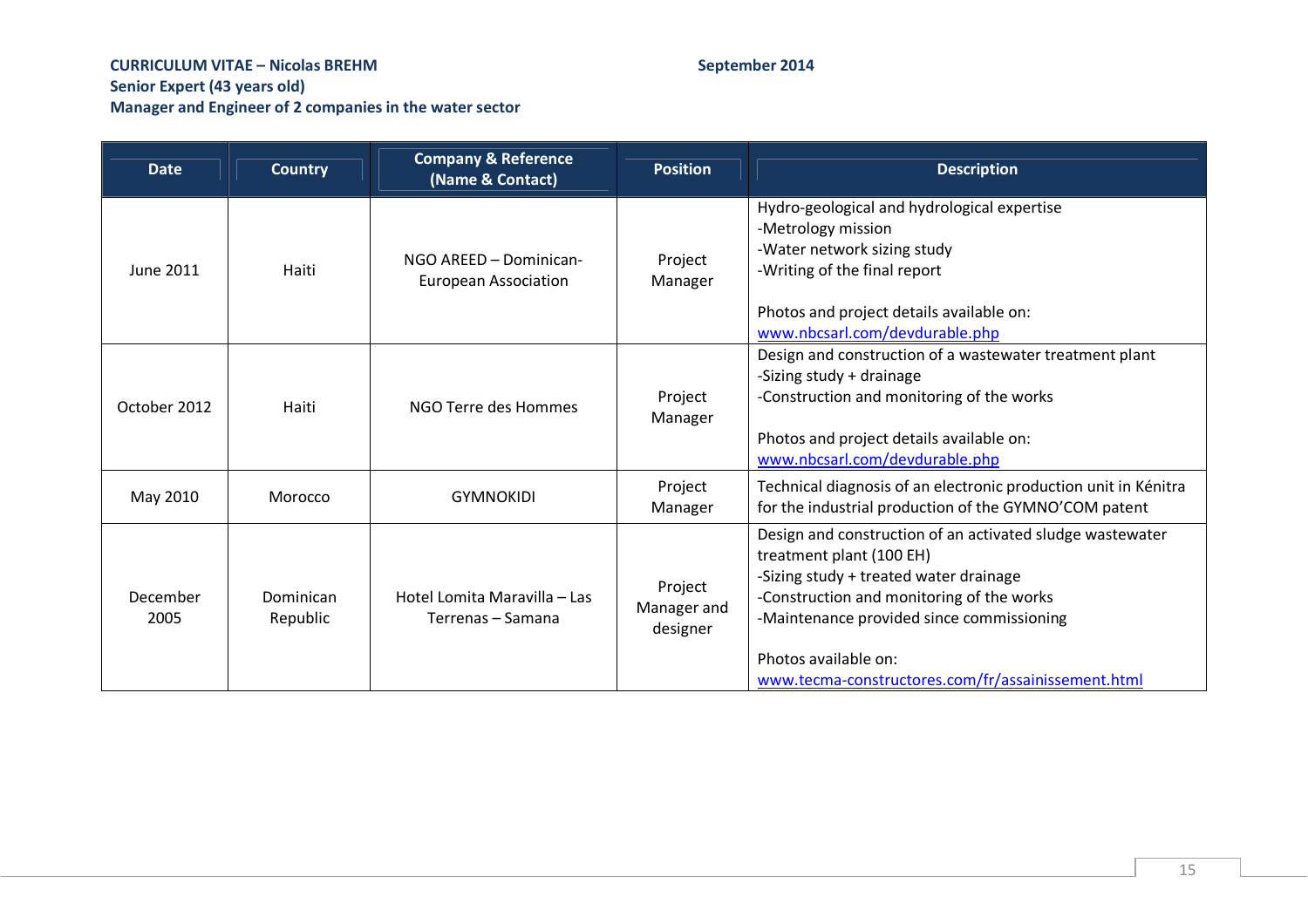| <b>Date</b>                   | <b>Country</b>        | <b>Company &amp; Reference</b><br>(Name & Contact)        | <b>Position</b>                    | <b>Description</b>                                                                                                                                                                                                                                                                                                                                                                                                                                                                                                 |
|-------------------------------|-----------------------|-----------------------------------------------------------|------------------------------------|--------------------------------------------------------------------------------------------------------------------------------------------------------------------------------------------------------------------------------------------------------------------------------------------------------------------------------------------------------------------------------------------------------------------------------------------------------------------------------------------------------------------|
| December<br>2007              | Dominican<br>Republic | Bonita Village Residence - Las<br>Terrenas – Samana       | Project<br>Manager and<br>designer | Design and construction of an activated sludge wastewater<br>treatment plant (400 EH)<br>-Sizing study + treated water drainage<br>-Construction and monitoring of the works<br>-Maintenance provided since commissioning<br>Photos available on:<br>www.tecma-constructores.com/fr/assainissement.html                                                                                                                                                                                                            |
| June 2008 to<br>February 2010 | Dominican<br>Republic | Green Water Caraïbes Residence<br>- Las Terrenas - Samana | Project<br>Manager and<br>designer | Design and construction of wastewater, drinking water,<br>rainwater, fire networks for a luxury residence of 23 villas<br>(average price for each villa: 3 millions USD) / construction of<br>an activated sludge wastewater treatment plant (300 EH)<br>-Sizing study (EPANET modeling, sizing rules for the WWTP,<br>etc.) + treated water drainage<br>-Construction and monitoring of the works<br>-Maintenance provided since commissioning<br>Photos available on:<br>www.tecmalab.com/fr/traitement eau.html |
| November<br>2011              | Dominican<br>Republic | Villa Simba - Las Terrenas -<br>Samana                    | Project<br>Manager and<br>designer | Design and construction of a private pool (22 x11 m)<br>-Sizing study (reinforcement plans, pumps, lighting, overflow,<br>etc.) + land development (earthworks)<br>-Construction and monitoring of the works<br>-Maintenance provided since commissioning                                                                                                                                                                                                                                                          |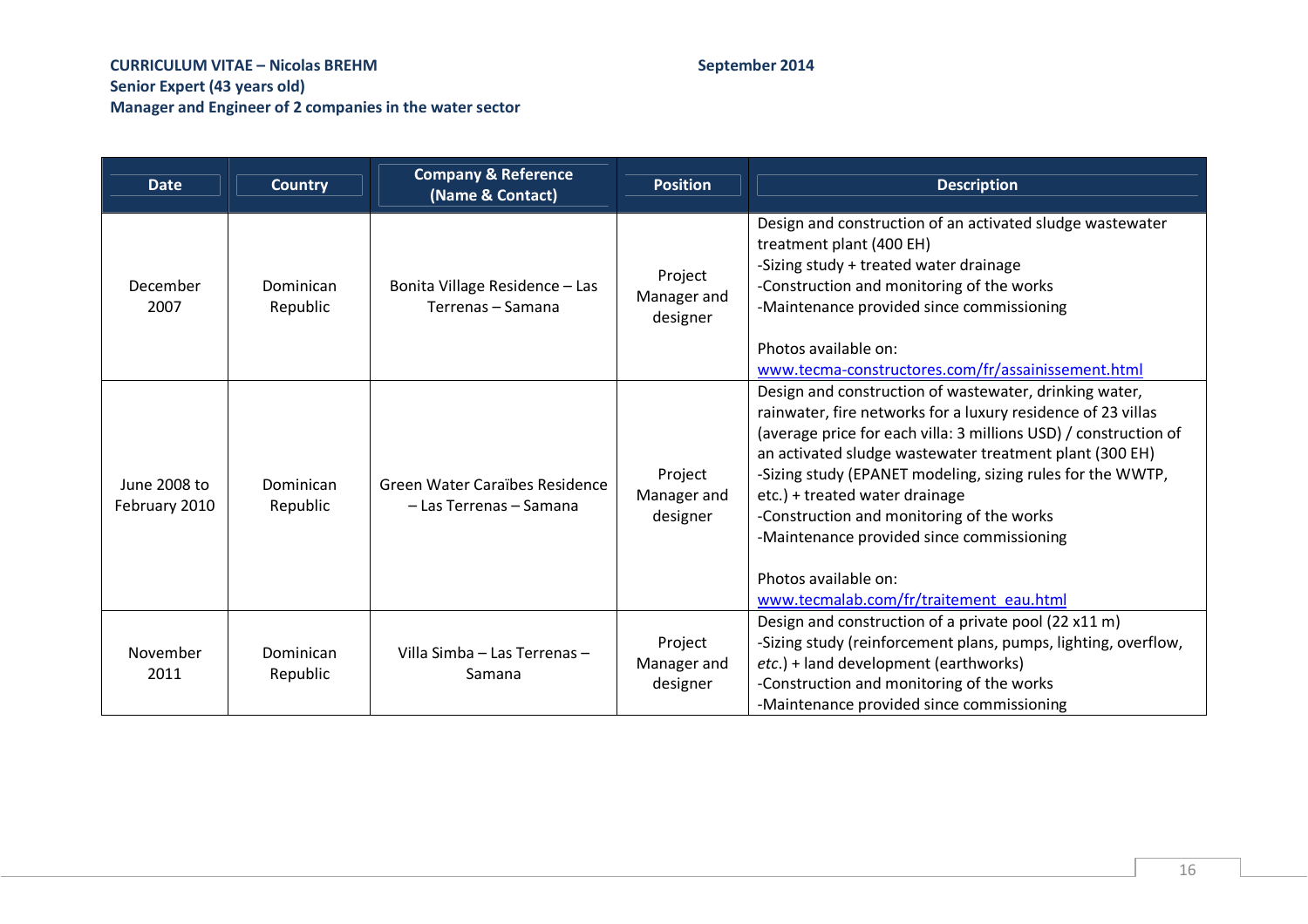| <b>Date</b>       | <b>Country</b>        | <b>Company &amp; Reference</b><br>(Name & Contact)                            | <b>Position</b>                    | <b>Description</b>                                                                                                                                                                                                                                                                                                                                        |
|-------------------|-----------------------|-------------------------------------------------------------------------------|------------------------------------|-----------------------------------------------------------------------------------------------------------------------------------------------------------------------------------------------------------------------------------------------------------------------------------------------------------------------------------------------------------|
| <b>Since 2005</b> | Dominican<br>Republic | Private villas owners on the<br>Samana peninsula in the<br>Dominican Republic | Project<br>Manager and<br>designer | Design and construction of more than 70 drinking water plants<br>(slow retro-filtration principle : see method on<br>www.aquatrium.com)<br>-Sizing study (treatment and disinfection)<br>-Construction and monitoring of the works<br>-Maintenance provided since commissioning<br>Photos available on:<br>www.tecma-constructores.com/fr/eaupotable.html |
| <b>Since 2005</b> | Dominican<br>Republic | Private villas owners on the<br>Samana peninsula in the<br>Dominican Republic | Project<br>Manager and<br>designer | Design and construction of more than 30 on-site sanitation<br>systems (septic tanks and French drains)<br>-Sizing study (treatment and disinfection)<br>-Construction and monitoring of the works<br>-Maintenance provided since commissioning<br>Photos available on:<br>www.tecma-constructores.com/fr/assainissement.html                              |
| <b>July 1991</b>  | Mali                  | <b>BRAMALI firm</b>                                                           | Project<br>Manager<br>assistant    | Audit of the wastewater treatment systems at the brewery<br>outlet<br>-Technical audit of the plant<br>-Flow sheet<br>-Sizing of a treatment system consisting in an aerated<br>lagoon/pond according to the local energy constraints                                                                                                                     |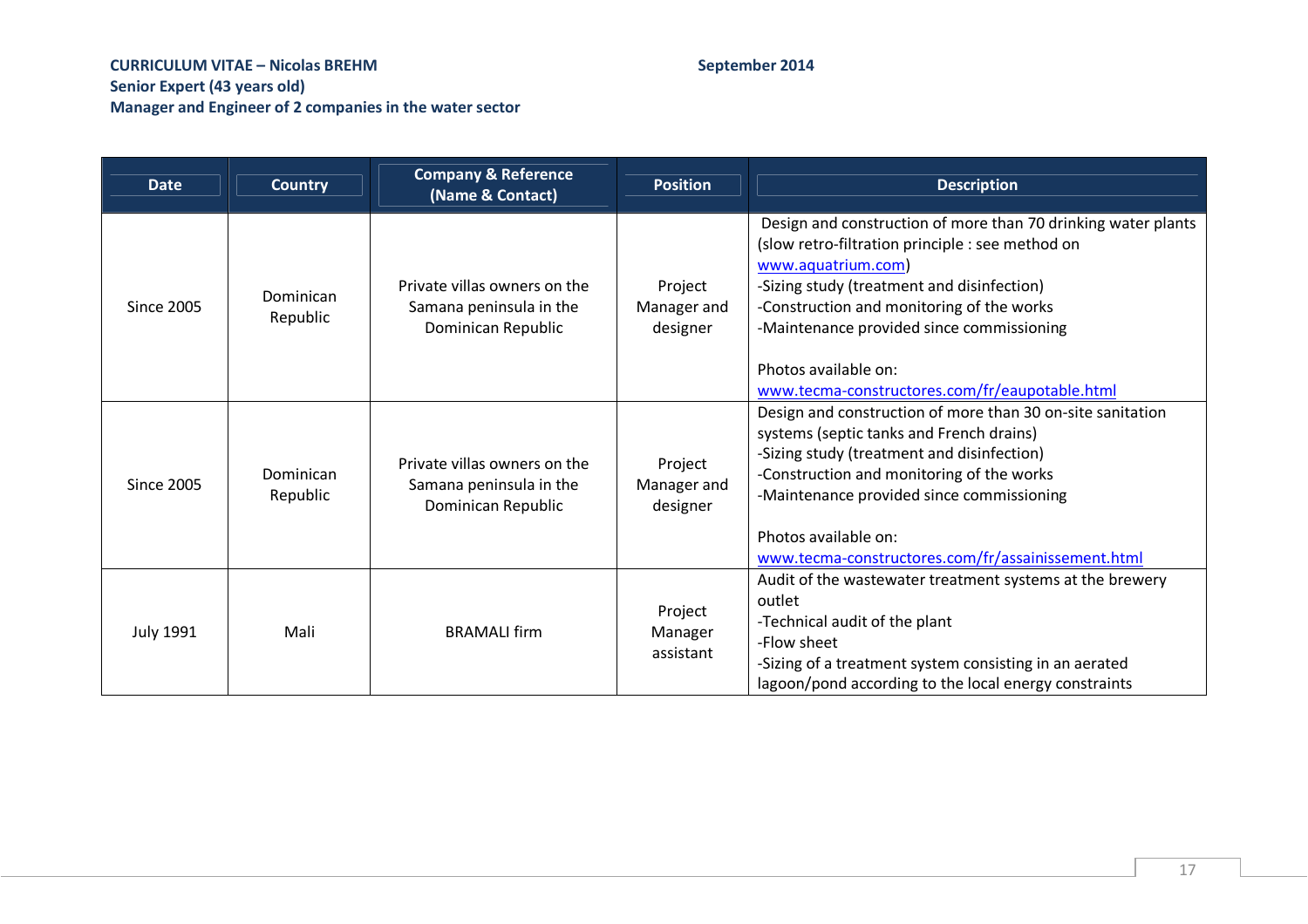# **Professional training**

| <b>Date</b>            | <b>Country</b> | <b>Company &amp; Reference</b><br>(Name & Contact)                                                                                           | <b>Position</b>                      | <b>Description</b>                                                                                                                                                                                                                                                                           |
|------------------------|----------------|----------------------------------------------------------------------------------------------------------------------------------------------|--------------------------------------|----------------------------------------------------------------------------------------------------------------------------------------------------------------------------------------------------------------------------------------------------------------------------------------------|
| December<br>2010       | French Guyana  | Office de l'Eau and CNFPT<br>Audience: Water technicians of<br>the French Guyana<br>municipalities                                           | Project<br>Manager and<br>instructor | Training of the water technicians<br>-Preparation of training and educational materials<br>-Training<br>-Technical field visits to a sanitation lagoon and drinking water<br>plant                                                                                                           |
| November<br>2010       | French Guyana  | Length: 2x2 weeks<br>Office de l'Eau and CNFPT<br>Audience: Water technicians of<br>the French Guyana<br>municipalities<br>Length: 2x2 weeks | Project<br>Manager and<br>instructor | SPANC training (Public on-site sanitation service)<br>-Preparation of training and educational materials<br>-Training<br>-Conducted a practical exercise on soil testing                                                                                                                     |
| Years 2009 and<br>2010 | French Guyana  | <b>Education Nationale Française</b><br>(French National Education)<br>Audience: CAP students<br>Length: 1 academic year                     | Project<br>Manager and<br>instructor | Training for the CAP "Water technician" students of Rémire<br>-Instructor and in charge of conducting technical courses<br>-Put into service teaching pilots for wastewater and drinking<br>water treatment                                                                                  |
| Years 2000 to<br>2005  | French Guyana  | <b>Conservatoire National des Arts</b><br>et Métiers<br>Audience: Adults retraining<br>Length: 5 academic years                              | Project<br>Manager and<br>instructor | Training in a 2-year degree for "Biodiversity technician"<br>$(Bac+2)$<br>-Engineering training<br>-Preparation of training and educational materials<br>-Training<br>-Follow-up of a number of students up to the professional<br>degree in Environment from the University Antilles Guyane |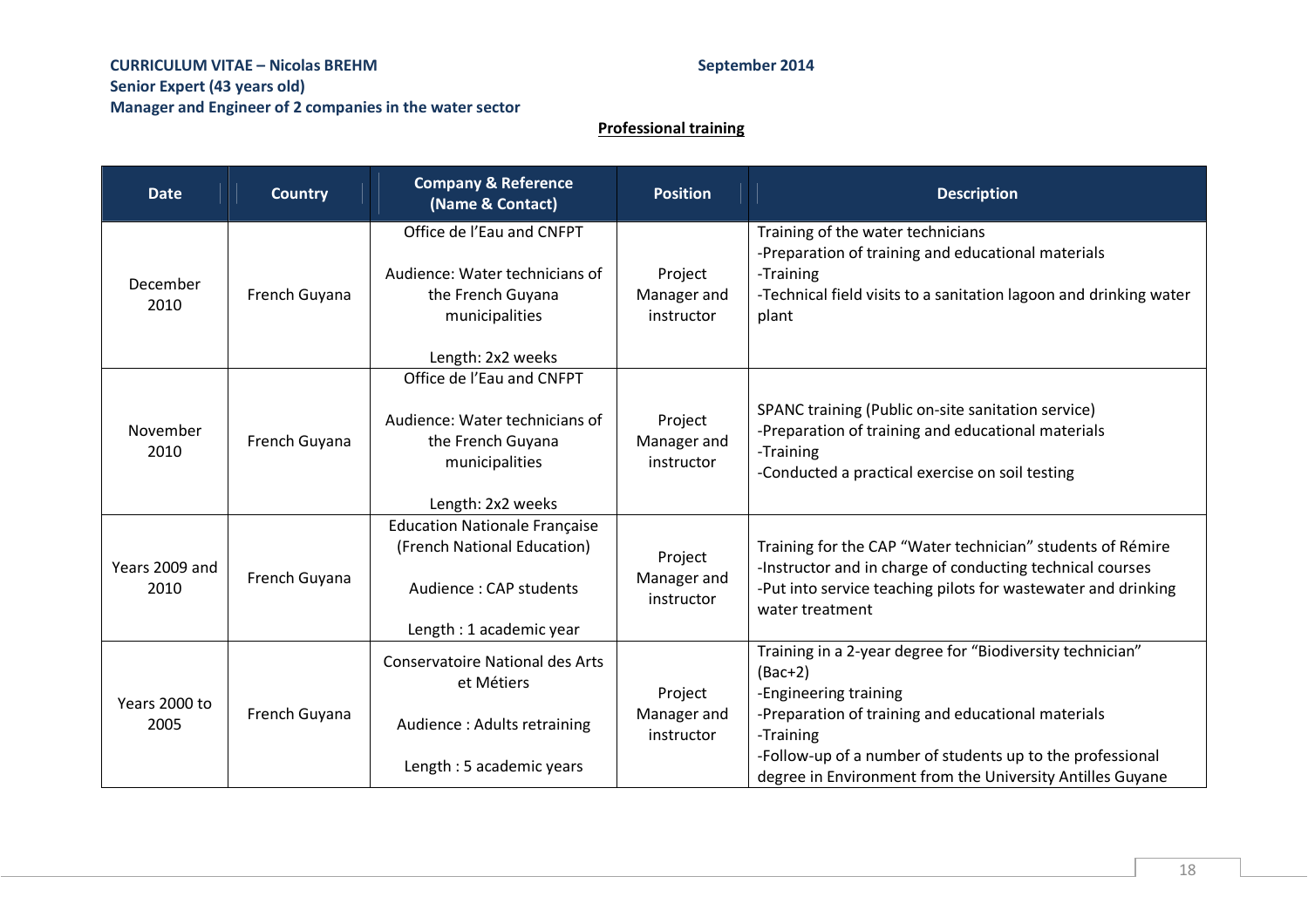| <b>Date</b>            | <b>Country</b> | <b>Company &amp; Reference</b><br>(Name & Contact)                                                                                                                                              | <b>Position</b>                      | <b>Description</b>                                                                                                                                                                                                                                                                                                                                                                                              |
|------------------------|----------------|-------------------------------------------------------------------------------------------------------------------------------------------------------------------------------------------------|--------------------------------------|-----------------------------------------------------------------------------------------------------------------------------------------------------------------------------------------------------------------------------------------------------------------------------------------------------------------------------------------------------------------------------------------------------------------|
| Years 2002 to<br>2005  | French Guyana  | University Antilles Guyane -<br>Institut Supérieur de la Guyane<br>Professional degree in<br>Environment (Licence pro<br>Environnement)<br>Audience: Students Bac+3<br>Length: 3 academic years | Instructor                           | Training in the professional degree in Environment (Bac+3)<br>-Preparation of training and educational materials<br>-Instructor and in charge of conducting technical courses in the<br>field of sanitation, sizing of sludge activated wastewater<br>treatment plant and lagoons/ponds, etc.<br>-Instructor of technical courses as well - WWTP audits<br>-Follow-up of tutored projects and other internships |
| 2003                   | French Guyana  | SIGES - SODEXHO Group<br>Audience: Maintenance<br>technicians and executives<br>Length: 2 weeks                                                                                                 | Project<br>Manager and<br>instructor | Professional training of the maintenance technicians from the<br>firm SIGES on maintaining the Guyanese Space Center's<br>treatment plants<br>-Preparation of training and educational materials<br>-Training<br>-Technical field visits to a sludge activated wastewater<br>treatment plant + experiments                                                                                                      |
| Years 2001 and<br>2002 | French Guyana  | DIREN (Direction de<br>l'Environnement)<br>Audience: Adults<br>Length: 2x1 week                                                                                                                 | Project<br>Manager and<br>instructor | Professional training for the French Guyana's Inquiry<br>Commissioners<br>-Instructor and in charge of conducting technical courses                                                                                                                                                                                                                                                                             |
| 2001                   | <b>Brazil</b>  | Office de l'Eau and CNFPT<br>Audience: CAESA's engineers<br>Length: 2 weeks                                                                                                                     | Project<br>Manager and<br>instructor | Professional training of the CAESA's maintenance technicians<br>(Macapa's Water Company - Brazil)<br>-Instructor and in charge of conducting technical courses<br>-Preparation of educational materials (toolbox)                                                                                                                                                                                               |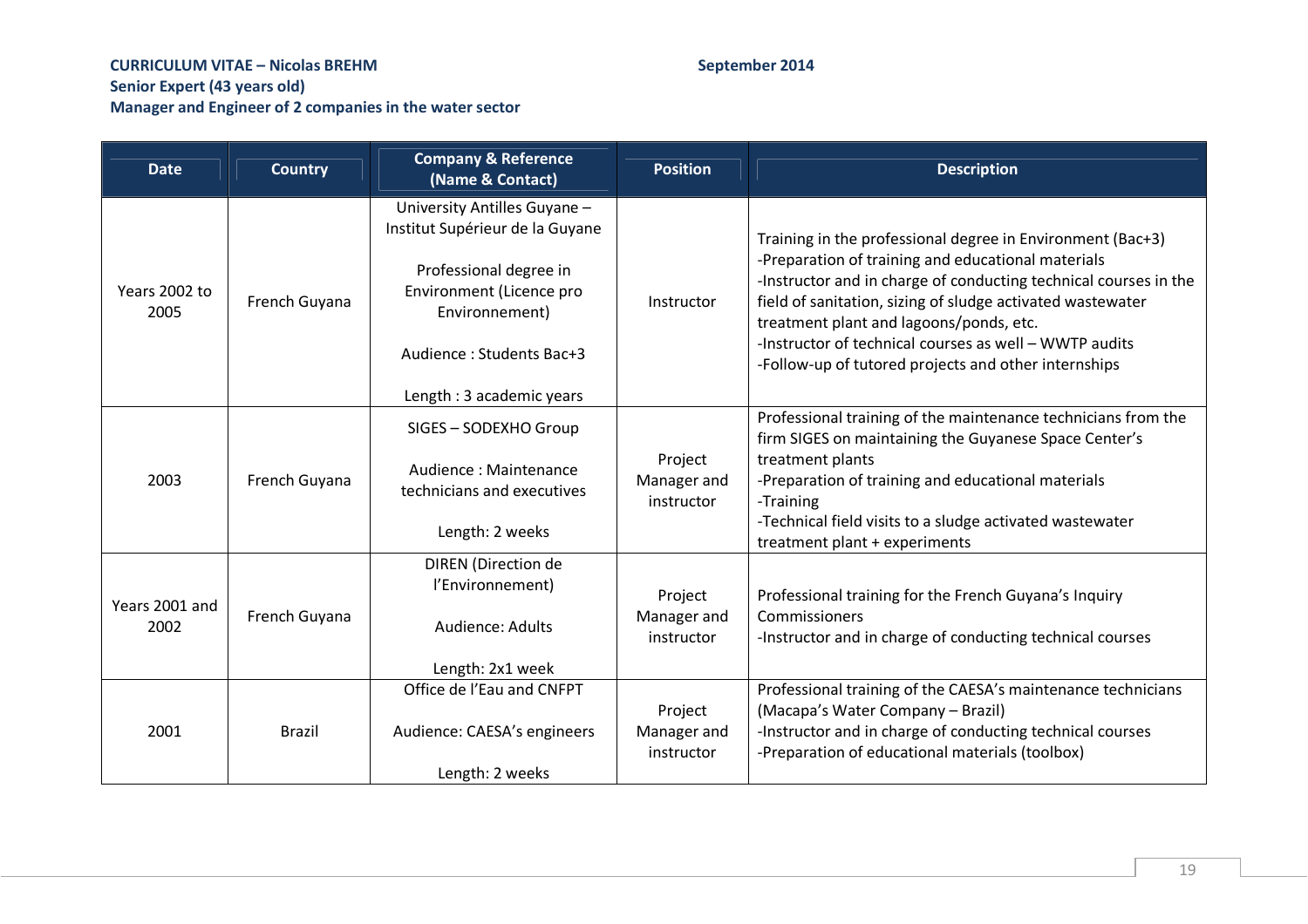## **14. Other relevant information**

### **Awards:**

- Prizewinner of the 2004 ANVAR national contest (French Ministry of Research (*Ministère Français de la Recherche*)).
- Prizewinner of the 2005 TOYP contest (*Ten Outstanding Young People*).
- Prizewinner of the 2005 contest for an innovative and sustainable development company (*Entreprise innovante et du développement durable*).
- Prizewinner of the 2006 youth exchange program between France and China in the category "Young Entrepreneurs", organized by the French Foreign Affairs Ministry. www.egide.asso.fr
- Prizewinner of the 2007 TOP 100 of the 100 most outstanding actions in sustainable development of the year. French Ministry of Ecology and Sustainable Development.
- Nominated for the 2008 national contest of the French Ministry of Research (*Ministère Français de la Recherche*).

### **Publications:** *(Non-exhaustive list)*

*Some publications can be downloaded on: www.nbcsarl.com/publications.php*

- *Activated carbon from vetiver roots and sugar cane bagasse: pilot-scale production and cost estimation* – Scientific publication from S. ALTENOR (a); M.C NCIBI (a); N. BREHM (b); E. EMMANUEL (c) and S. GASPARD (a). December 2012. SPRINGER Editions
	- a. Laboratory COVACHIMM, EA 3592 University Antilles Guyane, BP 250, 97157 Pointe à Pitre Cedex, Guadeloupe b. SARL NBC, Cayenne, French Guyana
		- c. LAQUE, University Quisqueya of Haiti, Port au Prince, Haiti
- Proposed article for the national report ONERC, special issue on the French Overseas Departments. Article on *L'impact du changement climatique en Guyane* ("The impact of climate change in French Guyana"). P. LECOMTE (BRGM); N. BREHM (NBC); M. MOISAN (BRGM); N. HABCHI-HANRIOT (NBC). October 2011.





**AND THE REAL**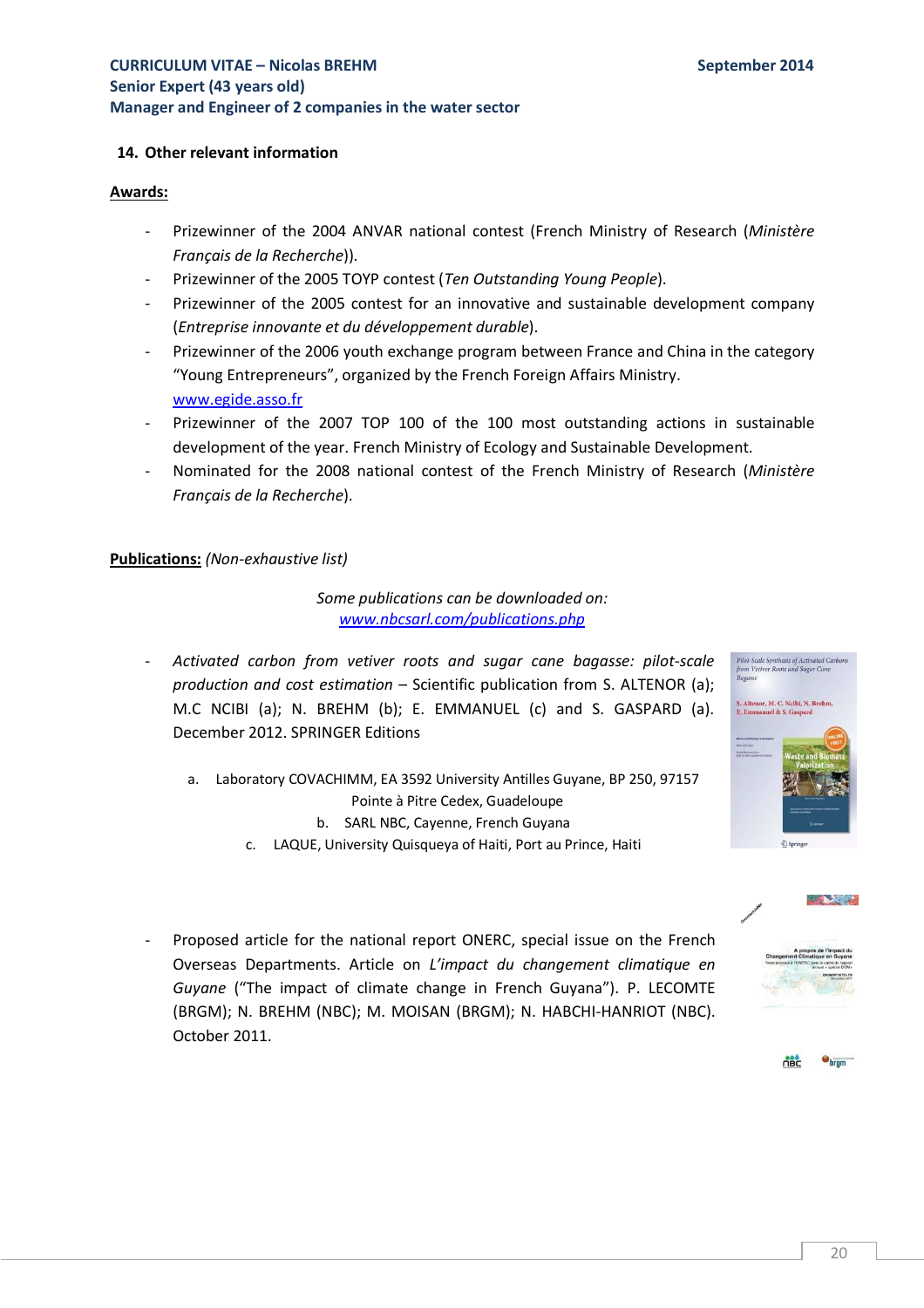- Article *Eau potable en sites isolés* ("Drinking water in remote locations"), 4 pages. De la Recherche en Guyane, La Science par l'exemple, Parc Naturel Régional de Guyane Editions. December 2011. IBIS ROUGE Editions.
- *Etude sur la récolte d'eau de pluie pour l'usage alimentaire dans les sites isolés de la Guyane* ("Study on rainwater collection for food use in remote locations of French Guyana"). Implementation and writing: Direction de la Santé et du développement social de la Guyane.
- La faune de Guyane ("French Guyana's fauna"). T. MONTFORD; H. GERAUX; N. BREHM. Plume Verte Editions, 2002.
- *TOPONOWINI sur les traces des premiers naturalistes* ("TOPONOWINI on the trail of early naturalists"). D. SAINT JEAN; N. BREHM. TV Magazine Guyane, June 2003.
- Les Robinsons de l'Oyapock ("The Robinson Crusoe's of the Oyapock"). Paris Match. February 2002.
- *A la recherche de l'Eldorado, une expédition découvre un lac en Guyane* ("In search of Eldorado, an expedition discovers a lake in French Guyana"). L. MAROT, Le Monde, March 2002.
- *Validation d'un indicateur écologique basé sur la lecture des microstructures déposées sur les otolithes d'atipa (Hoplosternum littorale)* ("Validation of an ecological indicator based on the reading of microstructures deposited on atipa otoliths *(Hoplosternum littorale)).* Joint publication with the IRD, ex. ORSTOM. September 1999.
- *Mission d'inventaire ichtyologique ECOBIOS CNRS* ("Ichtyological inventory mission ECOBIOS – CNRS"). OPTIM'AQUA nº13, pages 69-76, June 1999.
- *Atipa.* OPTIM'AQUA nº6, pages 35-38, June 1998.
- *Aquaculture guyanaise, vers une prise de conscience?* ("Towards awareness in Guyanese Aquaculture?"), OPTIM'AQUA nº2, pages 73-75, June 1998.
- *Découverte des poissons d'Amazonie française: mission CRITT GUYANE / ORSTOM Juillet 1996 – Fleuve Sinnamary.* ("Discovering the French Amazon's fishes: CRITT – GUYANE / ORSTOM mission – July 1996 - Sinnamary River"). AQUARAMA nº153. January 1997.
- *Un réseau de collecteur de poisson d'ornement en Guyane française* ("A collection network for ornamental fish in French Guyana"). ANIMALERIE nº87, December 1996.





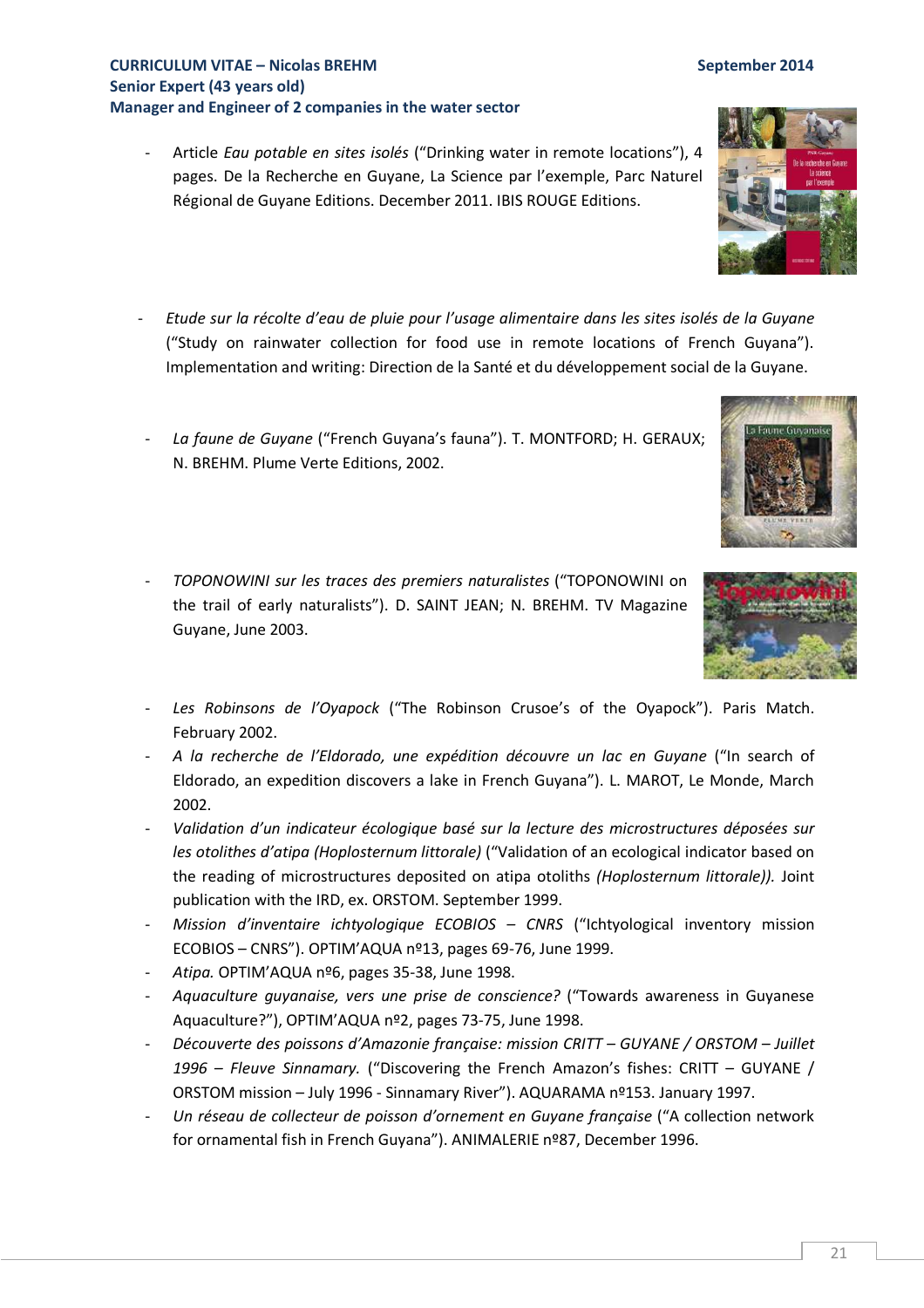- *La Guyane tente l'aquaculture de poissons d'ornement* ("French Guyana attempts aquaculture for ornamental fish"). AQUA REVUE nº66, November 1996.
- *Comment ouvrir un établissement piscicole? Le point réglementaire.* ("How to open a fish farm? Regulations."). Guyane Verte, le magazine de la Chambre d'Agriculture de la Guyane. Nº31, November – December 1996.

- Set of articles in TV MAG nº255,259,263,268,273,278,282: *L'atipa* ("The atipa") *Fiche technique d'aquariophilie: choix du peuplement.* ("Technical datasheet for fishkeeping: choice of population") Pathologie des poissons d'aquarium. ("Pathology of aquarium fish") *La carpe guyanaise* ("The Guyanese carp") *Un fantôme noir dans un enfer vert: A. Albifrons.* ("A black ghost in a green hell: *A. Albifrons*")

*Geophagus surinamensis, un poisson fidèle à vie.* ("*Geophagus surinamensis,* a true to life fish")

*L'aquaculture dans le monde et en Guyane* ("Aquaculture in the world and French Guyana")

- Les réalisations de la filière piscicole du CRITT GUYANE ("Achievements of the CRITT -GUYANE aquaculture industry"). Info Recherche et Technologie nº45, April – June 1996.
- *L'album des poissons d'aquarium de Guyane Française* ("The album of the French Guyana's aquarium fish"). N. BREHM (author). Sponsored by the French Ministry of Research, WWF, DIREN, European Union, French Guyana Region. SEPANGUY Editions. 77 pages. ISSN 0997-184K. June 2003.



- *Programme de recherche appliquée en aquaculture continentale guyanaise: fertilisation d'étangs extensifs et établissement de formulations alimentaires* ("Program of applied research in inland Guyanese aquaculture : extensive ponds fertilization and establishment of food formulations."), N. BREHM, 106 pages. 2001.
- *Inventaire ichtyologique à la réserve de la Trinité* ("Ichthyological inventory at the Trinité reserve/sanctuary"), N. BREHM, 20 pages, 2002.
- *Inventaire ichtyologique. Réserve naturelle de la Trinité. Unité de suivi 1 DZ Aïmara*  ("Ichthyological inventory – Trinité natural reserve – Monitoring unit 1 – DZ Aïmara"), N. BREHM, M. LEOPOLD, M. DEWYNTER. ONF, 2002.
- *L'aquaculture en zone tropicale humide Les amendements organiques: la solution de la fertilisation – Guide de la pisciculture* ("Aquaculture in the humid tropical zone – Organic amendments : the solution of fertilization – Fish farming guidebook"), N. BREHM, A. STEILA, 2001.